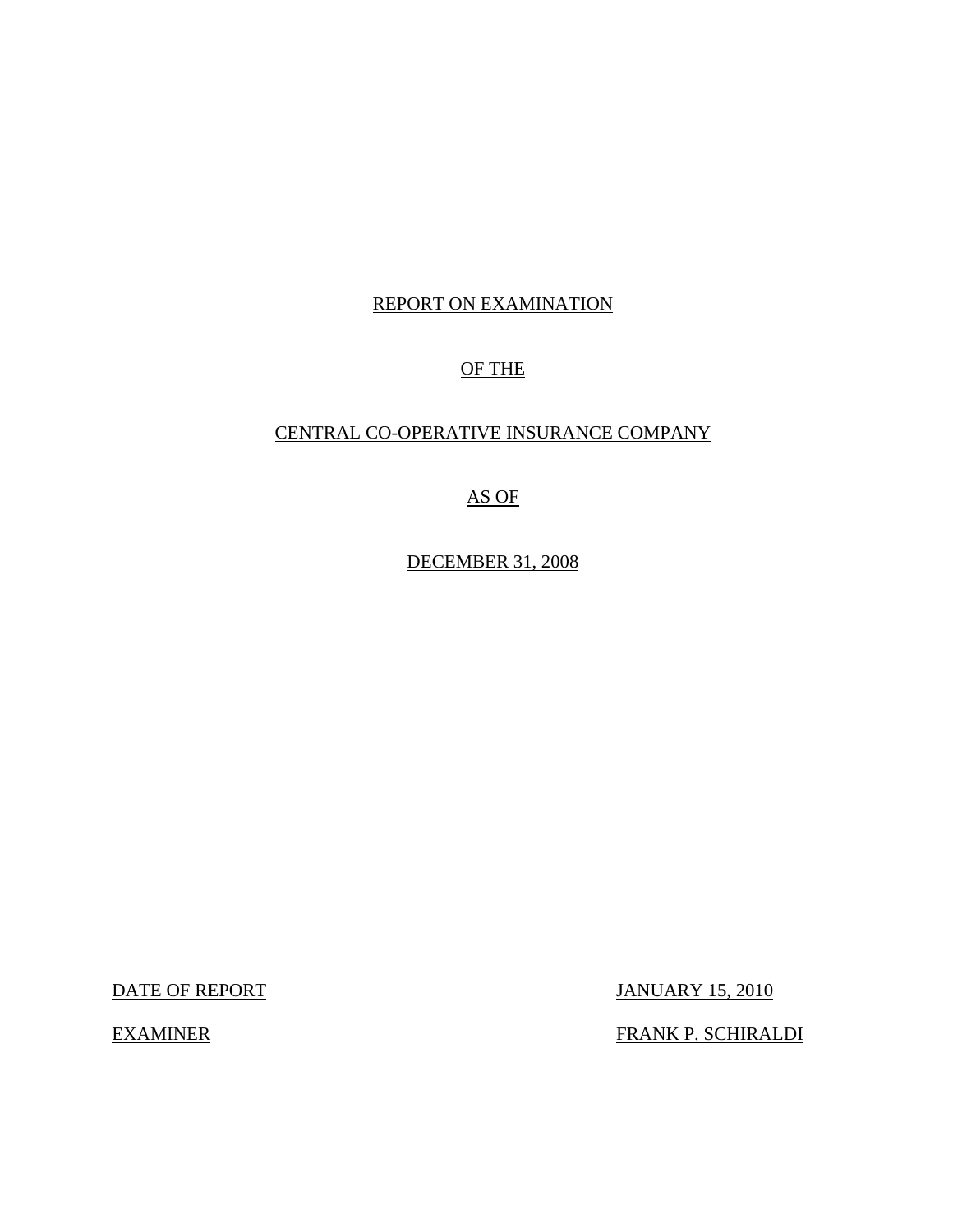# TABLE OF CONTENTS

| ITEM NO. |                                                                                                                                                                  | PAGE NO.                                |
|----------|------------------------------------------------------------------------------------------------------------------------------------------------------------------|-----------------------------------------|
| 1.       | Scope of examination                                                                                                                                             | $\overline{2}$                          |
| 2.       | <b>Description of Company</b>                                                                                                                                    | 3                                       |
|          | A. Management<br>B. Territory and plan of operation<br>C. Reinsurance<br>D. Holding company system<br>E. Significant operating ratios<br>F. Accounts and records | $\mathfrak{Z}$<br>5<br>6<br>8<br>9<br>9 |
| 3.       | <b>Financial statements</b>                                                                                                                                      | 12                                      |
|          | A. Balance sheet<br>B. Underwriting and investment exhibit                                                                                                       | 12<br>14                                |
| 4.       | Losses and loss adjustment expenses                                                                                                                              | 15                                      |
| 5.       | Market conduct activities                                                                                                                                        | 15                                      |
| 6.       | Compliance with prior report on examination                                                                                                                      | 17                                      |
| 7.       | Summary of comments and recommendations                                                                                                                          | 18                                      |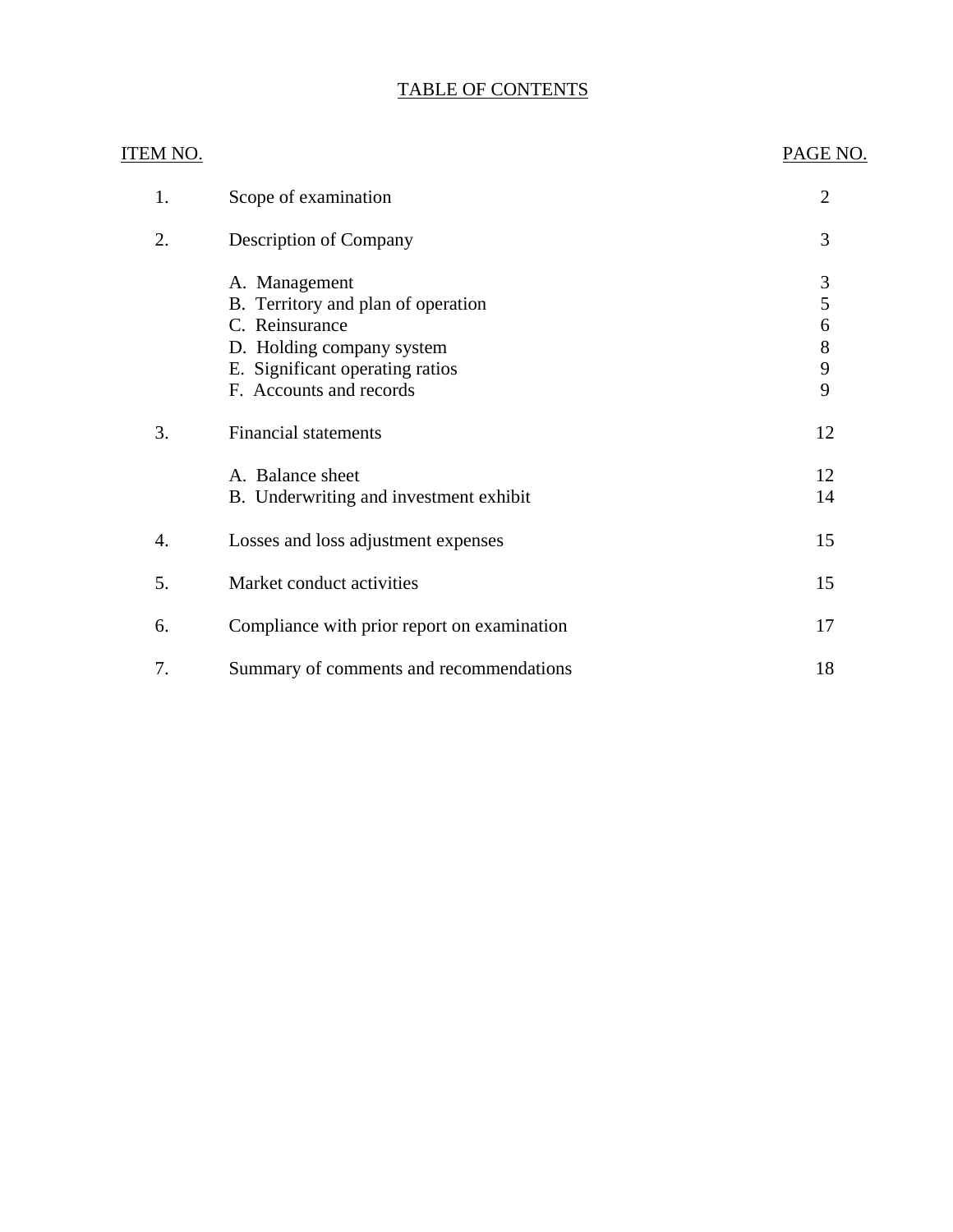

STATE OF NEW YORK INSURANCE DEPARTMENT ONE COMMERCE PLAZA ALBANY, NEW YORK 12257

January 15, 2010

Honorable James J. Wrynn Superintendent of Insurance Albany, New York 12257

Sir:

Pursuant to the requirements of the New York Insurance Law, and in compliance with the instructions contained in Appointment Number 30372 dated August 14, 2009 attached hereto, I have made an examination into the condition and affairs of the Central Co-operative Insurance Company as of December 31, 2008, and submit the following report thereon.

Wherever the designation "the Company" appears herein without qualification, it should be understood to indicate Central Co-operative Insurance Company.

Wherever the term "Department" appears herein without qualification, it should be understood to mean the New York Insurance Department.

The examination was conducted at the Company's home office located at 6 Southgate Road, Baldwinsville, New York 13027.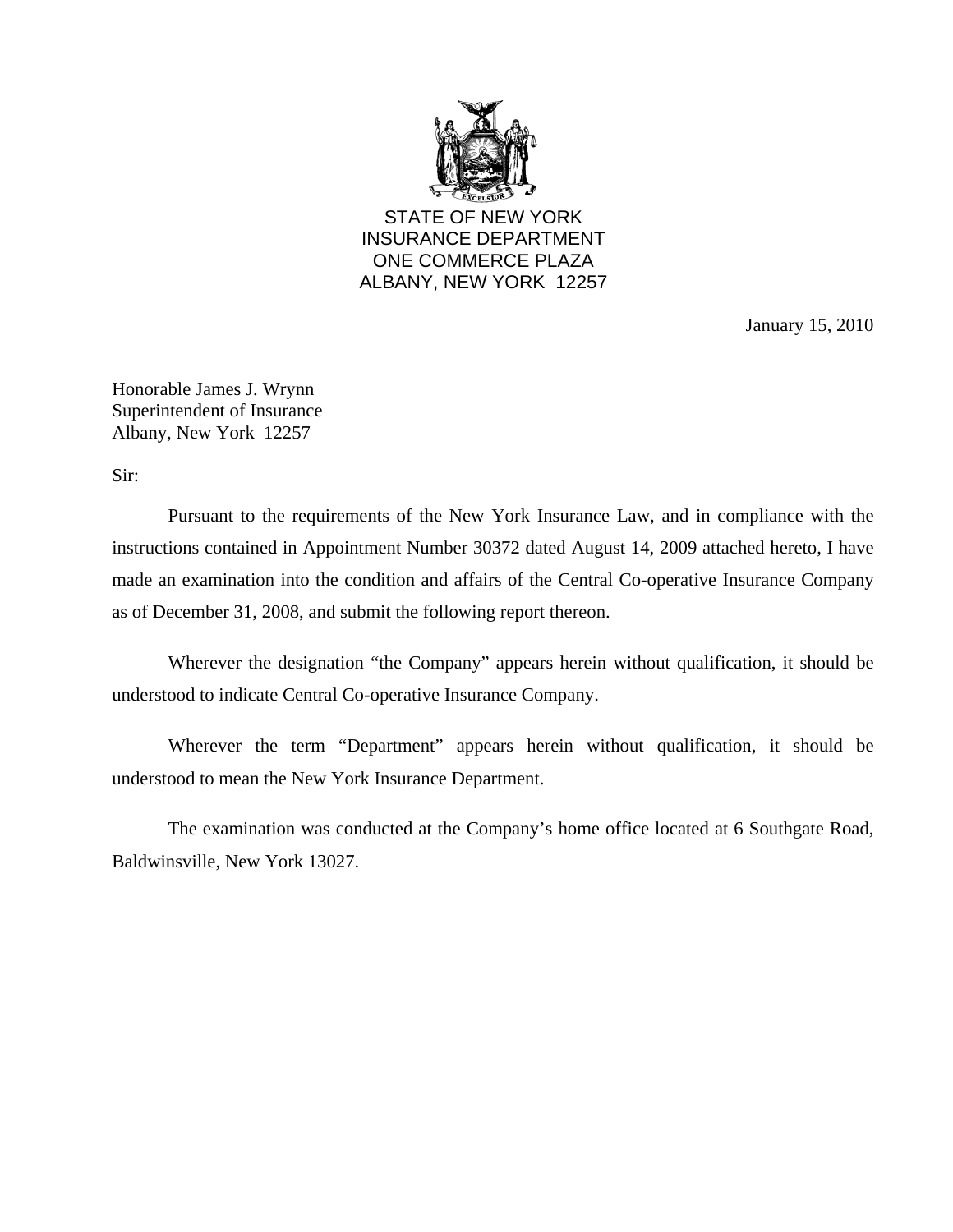### 1. **SCOPE OF EXAMINATION**

<span id="page-3-0"></span>The Department has performed a single-state examination of Central Co-operative Insurance Company*.* The previous examination was conducted as of December 31, 2003. This examination covered the five-year period from January 1, 2004 through December 31, 2008. Transactions occurring subsequent to this period were reviewed where deemed appropriate by the examiner.

This examination was conducted in accordance with the National Association of Insurance Commissioners ("NAIC") Financial Condition Examiners Handbook ("Handbook"), which requires that we plan and perform the examination to evaluate the financial condition and identify prospective risks of the Company by obtaining information about the Company including corporate governance, identifying and assessing inherent risks within the Company and evaluating system controls and procedures used to mitigate those risks. This examination also includes assessing the principles used and significant estimates made by management, as well as evaluating the overall financial statement presentation, management's compliance with Statutory Accounting Principles and annual statement instructions when applicable to domestic state regulations.

All financially significant accounts and activities of the Company were considered in accordance with the risk-focused examination process. The examiners also relied upon audit work performed by the Company's independent public accountants when appropriate.

This examination report includes a summary of significant findings for the following items as called for in the Financial Condition Examiners Handbook of the NAIC:

> Significant subsequent events Company history Corporate records Management and control Fidelity bonds and other insurance Pensions and insurance plans Territory and plan of operation Growth of Company Loss experience Reinsurance Accounts and records Statutory deposits Financial statements Summary of recommendations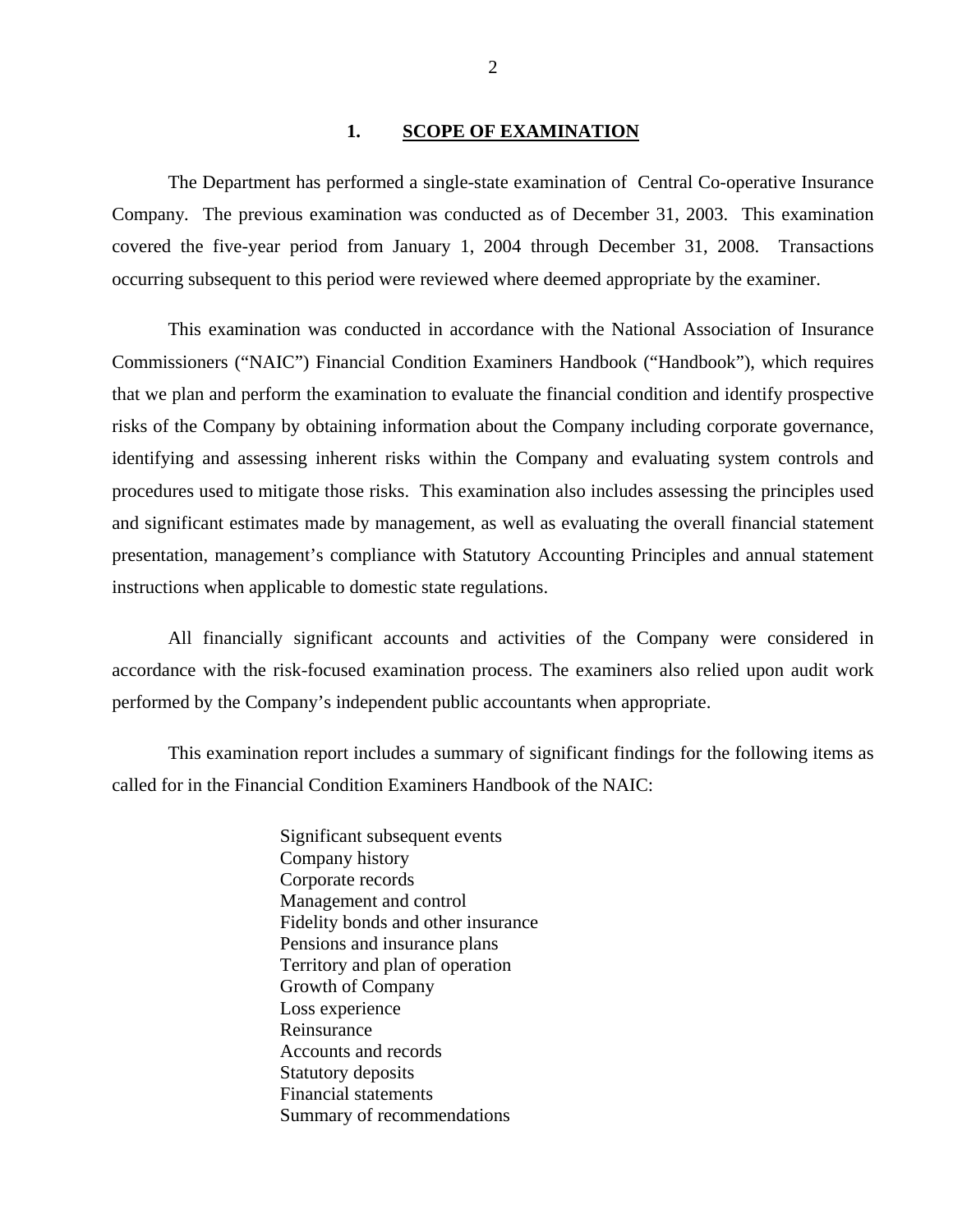<span id="page-4-0"></span>This examination report also includes a summary of significant findings regarding market conduct activities.

A review was also made to ascertain what action was taken by the Company with regard to comments and recommendations contained in the prior report on examination.

This report on examination is confined to financial statements and comments on those matters that involve departures from laws, regulations or rules, or that are deemed to require explanation or description.

#### **2. DESCRIPTION OF COMPANY**

The Company was organized in 1883 for the purpose of transacting business as a cooperative fire insurance corporation in Onondaga County, New York. On August 11, 1970, this Department issued a certificate approving a change in the name of the Company to Onondaga Co-operative Insurance Company.

Under Agreement of Merger approved by this Department, effective January 1, 1990, the Company merged with Cortland Co-operative Insurance Company. The surviving corporation, Onondaga Co-operative Insurance Company, at the same time converted from an assessment cooperative fire insurance company to an advance premium cooperative insurance company with a change of name to the Central Co-operative Insurance Company.

#### A. Management

Pursuant to the Company's charter and by-laws management of the Company is vested in a board of directors consisting of not less than nine nor more than twenty-two members. As of the examination date the board of directors was comprised of eleven members, divided into three groups as evenly as possible, with one group being elected at each annual policyholders' meeting for a term of three years.

Each person insured by the Company is entitled to one vote in person at each of its annual meetings and no one may vote by proxy. The annual meeting of the board of directors is held immediately after the annual meeting of the Company. The board met four times during each calendar year. At December 31, 2008, the board of directors was comprised of the following eleven members: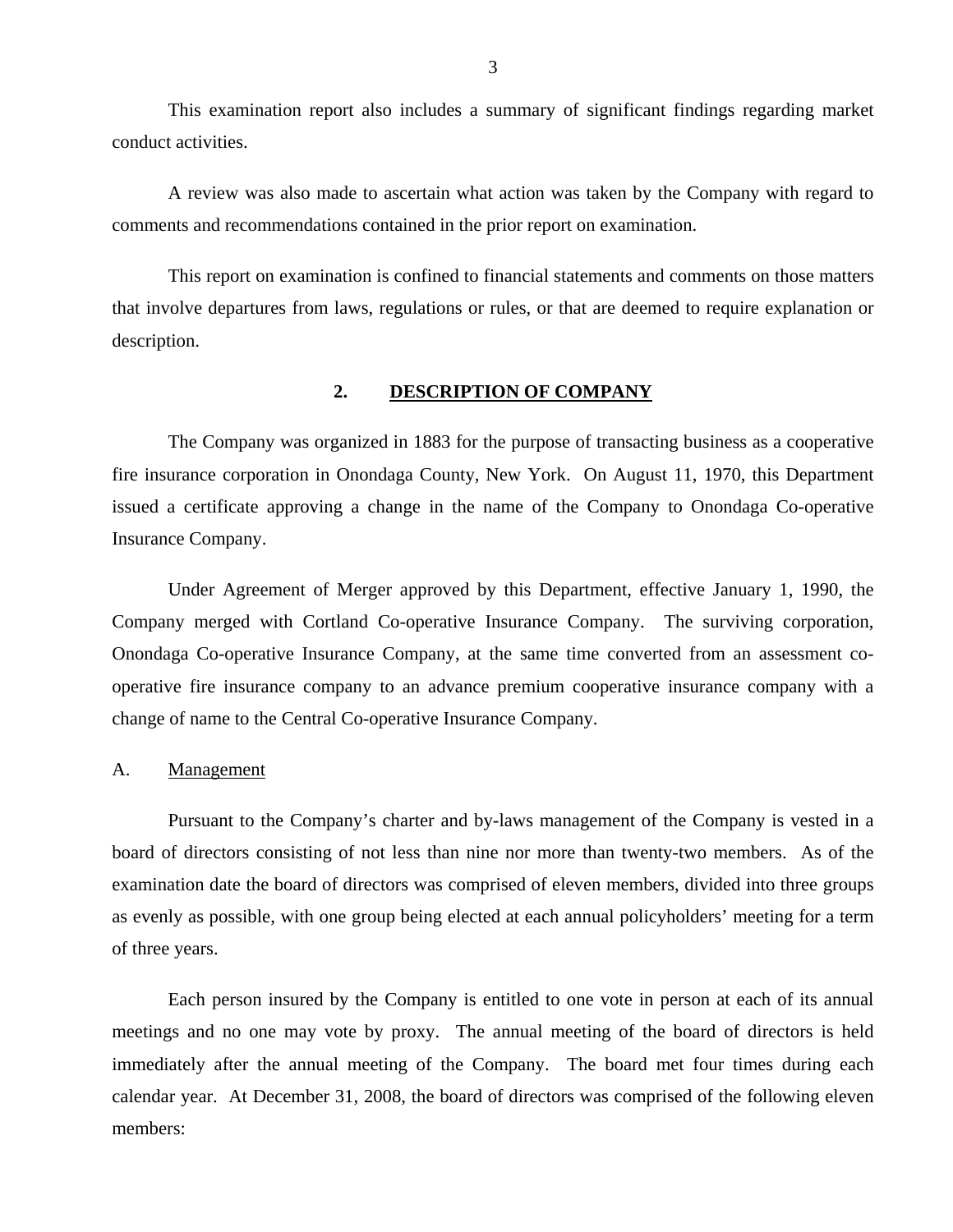## Name and Residence Principal Business Affiliation

Warren W. Abbott **Owner**, Baldwinsville, New York Retail Store

David W. Fraser President. Ionia, New York Central Co-operative Insurance Company

Gary B. Gardner Cattle Consultant Syracuse, New York

Charles J. Hinman President and Chief Executive Officer, Pulaski, New York Oswego County Mutual Insurance Company

Lee R. Hudson Farmer Camillus, New York

Ronald G. Masters Farmer, Vice Chairman of the Board, Preble, New York Central Co-operative Insurance Company

Inghram R. Plumpton Farmer Jamesville, New York

Hugh R. Riehlman Agricultural Consultant Homer, New York

John E. Seymour Chairman of the Board, Marietta, New York Central Co-operative Insurance Company

Roy E. Smith Farmer Lafayette, New York

Stuart E. Young Farmer Cortland, New York

A review of the minutes of the board of directors' meetings held during the examination period indicated that the meetings were generally well attended and each board member has an acceptable record of attendance.

As of December 31, 2008, the principal officers of the Company were as follows:

Name Title

| David W. Fraser        | President                    |
|------------------------|------------------------------|
| Norman W. Garrett, Jr. | Vice President and Secretary |
| Earl S. Crego          | <b>Treasurer</b>             |
| John E. Seymour        | Chairman of the Board        |
| Ronald G. Masters      | Vice Chairman of the Board   |

4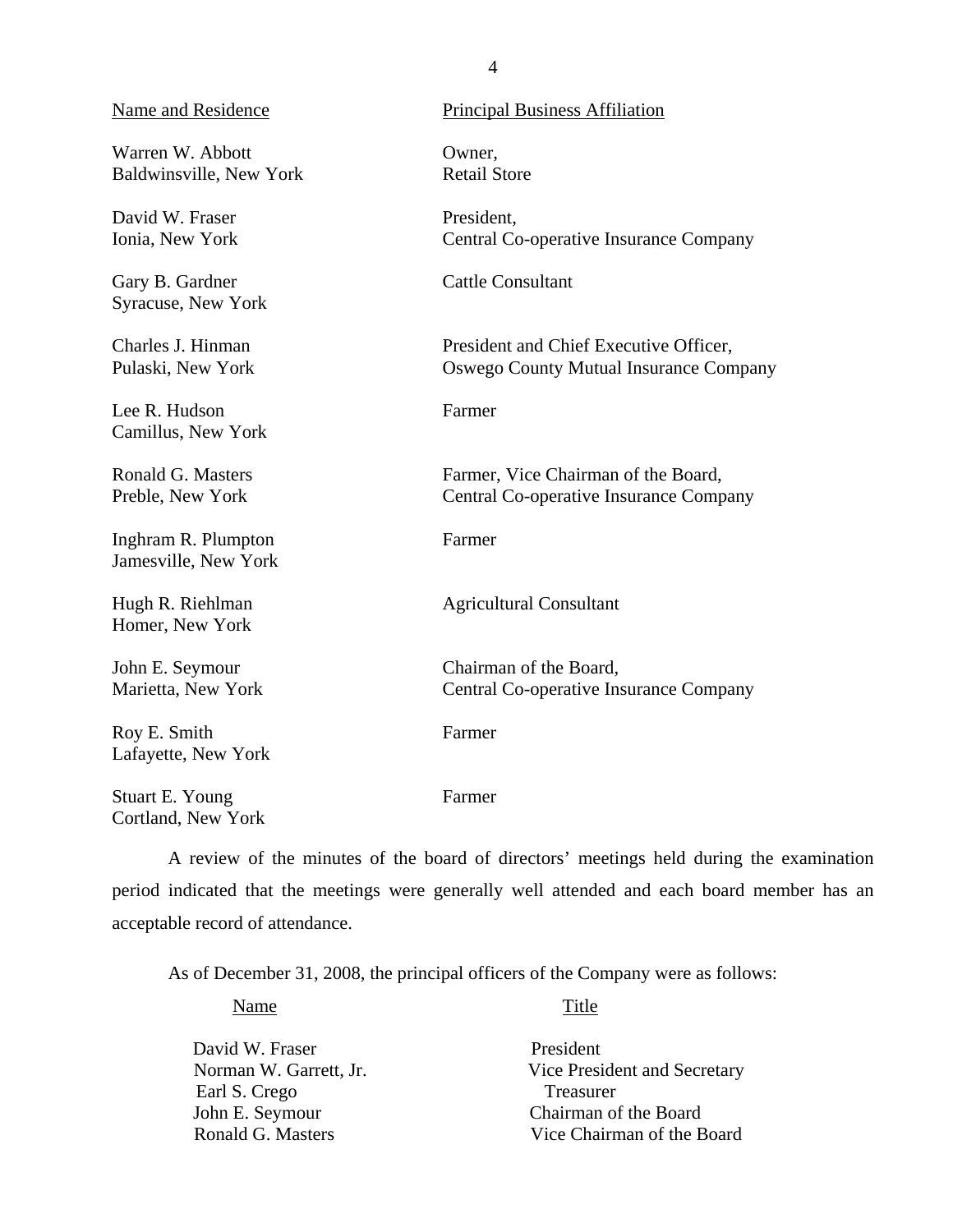#### <span id="page-6-0"></span>B. Territory and Plan of Operation

As of December 31, 2008, the Company was licensed to write business in the State of New York only.

As of the examination date, the Company was authorized to transact the kinds of insurance as defined in the following numbered paragraphs of Section 1113(a) of the New York Insurance Law:

Paragraph Line of Business

|    | Fire                                          |
|----|-----------------------------------------------|
| 5  | Miscellaneous property                        |
| 6  | Water damage                                  |
| 7  | Burglary and theft                            |
| 8  | Glass                                         |
| 9  | Boiler and machinery                          |
| 12 | Collision                                     |
| 13 | Personal injury liability                     |
| 14 | Property damage liability                     |
| 19 | Motor vehicle and aircraft physical damage    |
| 20 | Marine and inland marine (inland marine only) |

The Company is also authorized to accept and cede reinsurance as provided in Section 6606 of the New York Insurance Law.

The following schedule shows the direct premiums written by the Company in New York State for the period under examination:

| Calendar Year | Direct Premium Written (000's) |
|---------------|--------------------------------|
| 2004          | \$4,914                        |
| 2005          | \$5,240                        |
| 2006          | \$5,357                        |
| 2007          | \$5,436                        |
| 2008          | \$5,320                        |

Based on the lines of business for which the Company is licensed and pursuant to the requirements of Articles 13, 41 and 66 of the New York Insurance Law, the Company is required to maintain a minimum surplus to policyholders in the amount of \$575,868.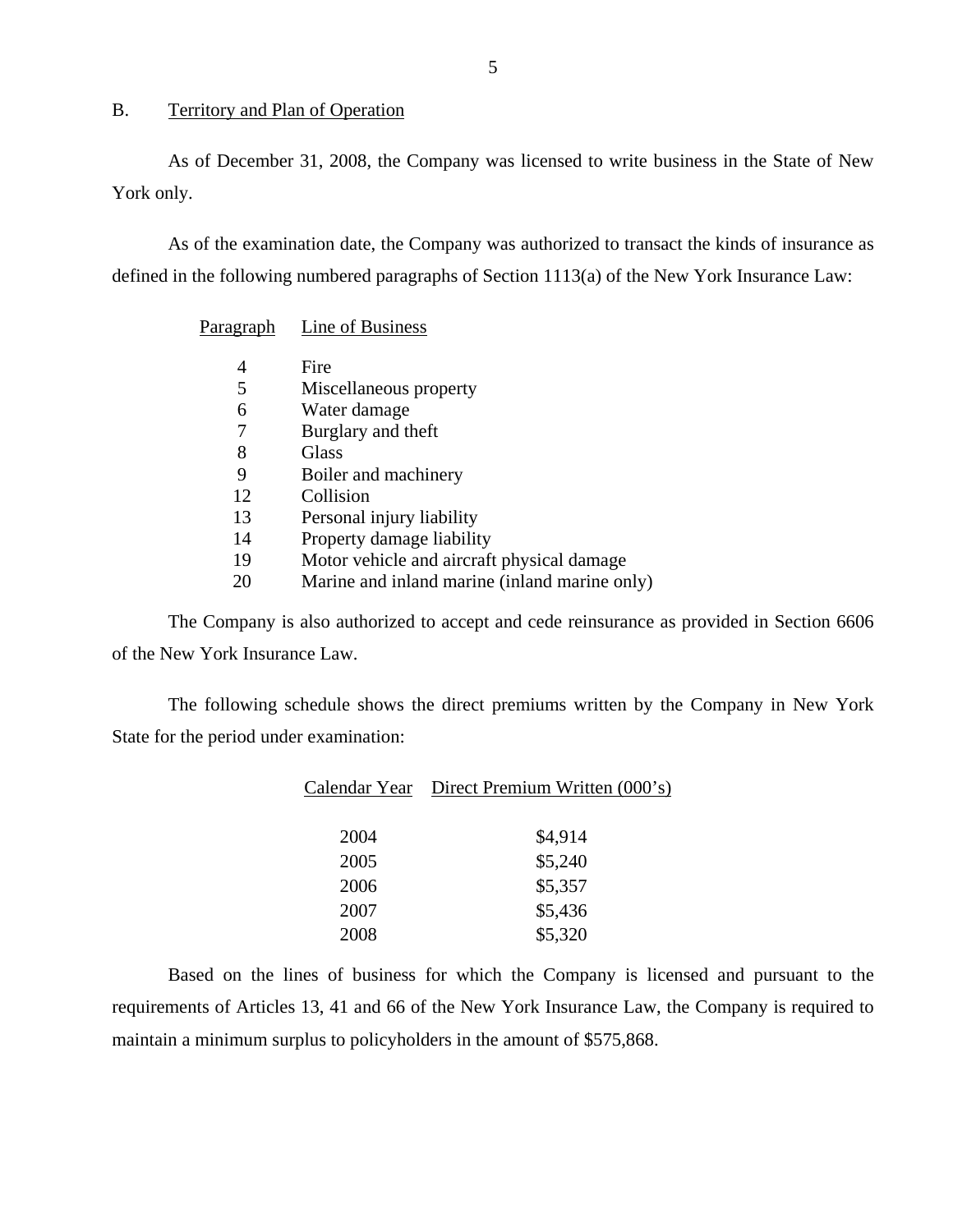<span id="page-7-0"></span>The Company underwrites predominantly the homeowners multiple peril and the farmowners multiple peril lines of business, which accounted for 33% and 26%, respectively, of the 2008 direct premium writings.

The Company obtains business through approximately 95 independent producers.

C. Reinsurance

During the current period under examination, the Company did not assume any reinsurance.

As of December 31, 2008, the Company had the following multi-line excess of loss reinsurance program in place:

| <b>Type of treaty</b>             | Cession                                                                                                                                                                                                                                                                                           |
|-----------------------------------|---------------------------------------------------------------------------------------------------------------------------------------------------------------------------------------------------------------------------------------------------------------------------------------------------|
| Property<br>4 layers              | $$1,400,000$ in excess of $$100,000$ ultimate net loss, each loss,<br>each risk, and subject to a limit of liability to the Reinsurer for<br>each layer, respectively of \$300,000, \$900,000, \$1,000,000<br>and \$750,000 in respect of each loss occurrence.                                   |
| Casualty<br>3 layers              | \$900,000 in excess of \$100,000 ultimate net loss, each loss<br>occurrence, subject to a limit of liability to the Reinsurer for<br>each layer, respectively of \$100,000, \$300,000 and \$500,000.                                                                                              |
| Casualty clash                    | $$1,000,000$ in excess of $$1,000,000$ ultimate net loss, each loss<br>occurrence, subject to a limit of liability to the reinsurer of<br>\$1,000,000.                                                                                                                                            |
| <b>Property Casualty Combined</b> | If a loss occurrence involves at least one property and one<br>casualty policy, \$100,000 in excess of \$100,000 ultimate net<br>loss each loss occurrence. Recoveries under the Property and<br>Casualty coverages above shall reduce the ultimate net loss<br>subject to the combined coverage. |
| Aggregate excess of loss          | 100% of the ultimate net loss over and above an initial<br>ultimate net loss equal to 62.5% of the Company's Net Earned<br>Premium Income for the term of the contract, subject to a limit<br>of liability to the reinsurer of \$1,000,000.                                                       |

As of December 31, 2008, the Company had the following property facultative reinsurance program in place: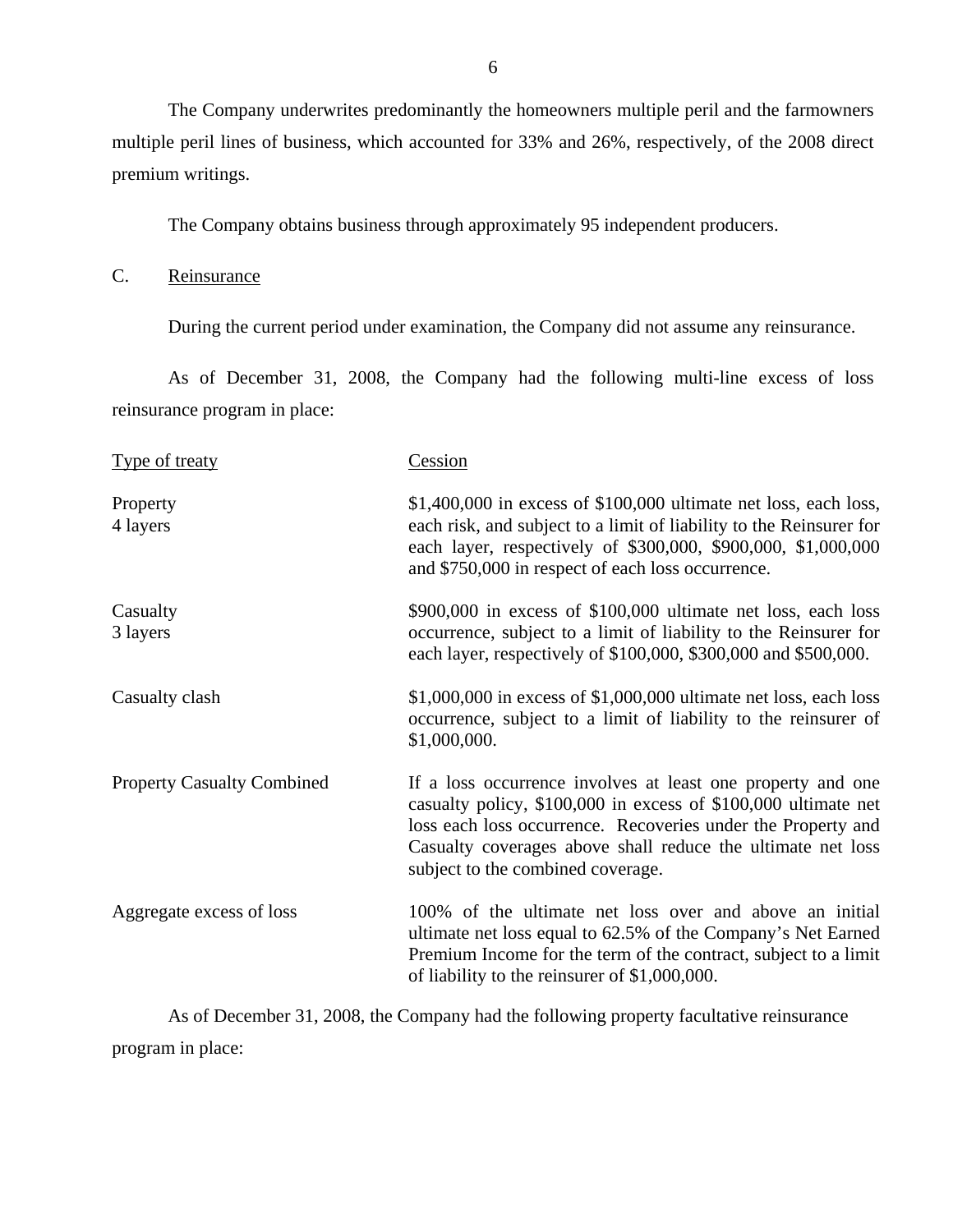| 11000,                      | <b>CODDIOIID</b>                                                                                                                                                                                                                                                                     |
|-----------------------------|--------------------------------------------------------------------------------------------------------------------------------------------------------------------------------------------------------------------------------------------------------------------------------------|
| <b>Property Facultative</b> | Cessions limited to six (6) times the Company's net retention<br>plus the amount ceded to the Company's working<br>reinsurance contracts, subject to a minimum net retention of<br>\$125,000 and to a maximum cession hereunder of<br>\$1,000,000 on any one risk covered hereunder. |
|                             |                                                                                                                                                                                                                                                                                      |

However, if the property facultative cession is greater than \$250,000, the maximum cession as respects any one animal shall not exceed \$250,000.

As of December 31, 2008, the Company had the following property catastrophe reinsurance program in place:

| <b>Treaty</b>                            | Cession                                                                                                                                                                                                                                                                                                                                                                                                                                                                                                                                                                                           |
|------------------------------------------|---------------------------------------------------------------------------------------------------------------------------------------------------------------------------------------------------------------------------------------------------------------------------------------------------------------------------------------------------------------------------------------------------------------------------------------------------------------------------------------------------------------------------------------------------------------------------------------------------|
| First catastrophe,<br>first layer        | 95% of \$800,000 in excess of \$200,000 each loss occurrence, subject to limit<br>of liability to reinsurer of \$760,000. No claim shall be made unless the loss<br>occurrence involves three or more risks.                                                                                                                                                                                                                                                                                                                                                                                      |
| Other catastrophe $(s)$ ,<br>first layer | In the event that the Company experiences an ultimate net loss of at least<br>\$200,000 for any one loss occurrence during the contract, the reinsurer shall<br>be liable in respect of any other loss occurrence during the term of this<br>contract for 95% of \$900,000 in excess of \$100,000 each loss occurrence<br>subject to limit of liability to the reinsurer of \$855,000, and further subject to<br>an aggregate limit of liability from all loss occurrences to the reinsurer of<br>\$1,625,000. No claim shall be made unless the loss occurrence involves three<br>or more risks. |
| Second Layer                             | 95% of \$1,000,000 in excess of \$1,000,000 each loss occurrence, subject to<br>limit of liability to the reinsurer of \$950,000 each loss occurrence. No claim<br>shall be made unless the loss occurrence involves three or more risks.                                                                                                                                                                                                                                                                                                                                                         |
| Third Layer                              | 95% of \$1,500,000 in excess of \$2,000,000 each loss occurrence, subject to a<br>limit of liability to the reinsurer of $$1,425,000$ each loss occurrence. No claim<br>shall be made unless the loss occurrence involves three or more risks.                                                                                                                                                                                                                                                                                                                                                    |

As of December 31, 2008, the Company ceded 100% of its boiler and machinery net liability.

All of the Company's cessions in 2008 were to authorized or accredited reinsurers. It is noted that the Company's retention has increased from \$40,000 to \$100,000 on both its property and casualty lines of business during the examination period.

Cessions

Treaty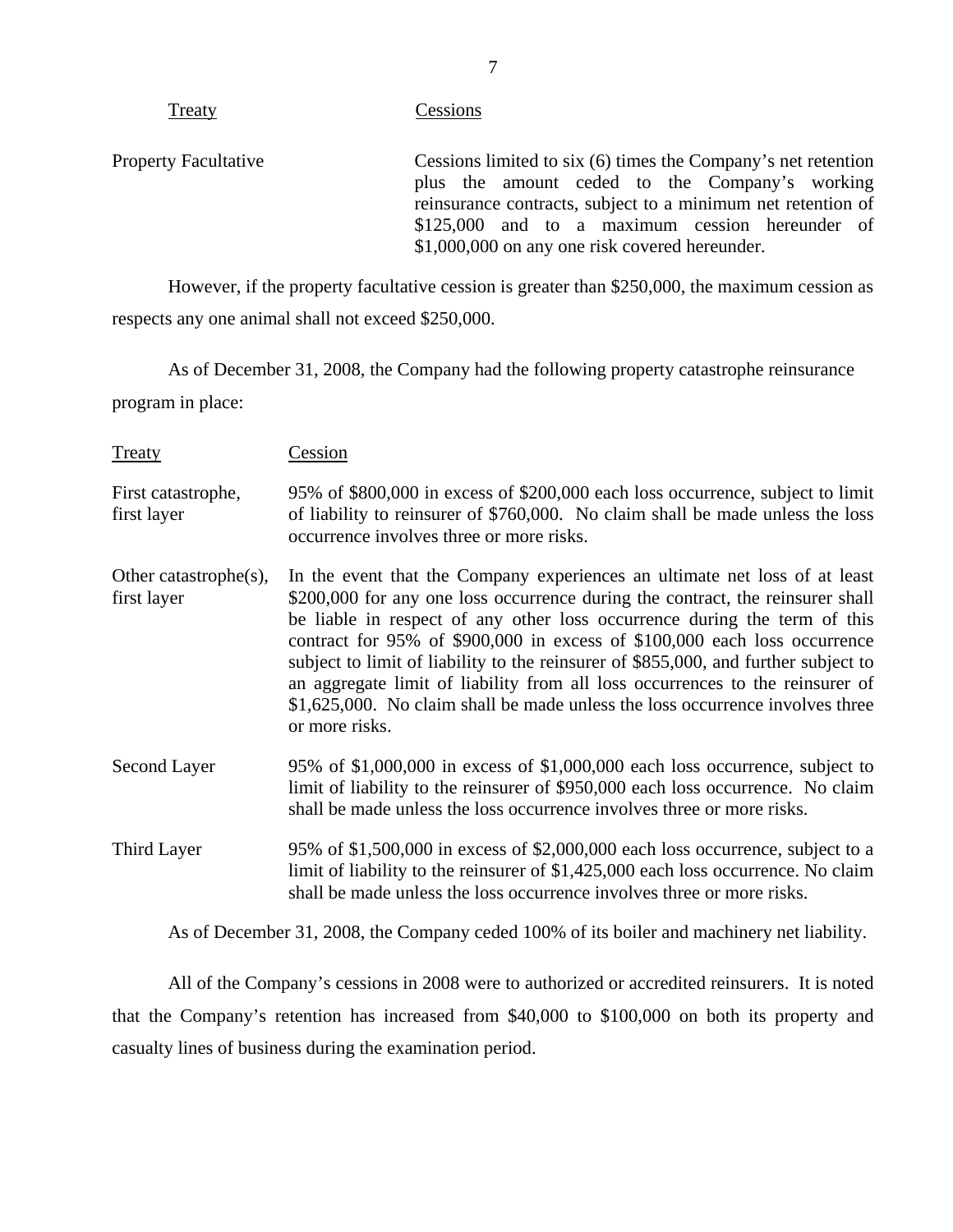<span id="page-9-0"></span>All ceded reinsurance agreements in effect as of the examination date were reviewed and found to contain the required clauses, including an insolvency clause meeting the requirements of Section 1308 of the New York Insurance Law.

The Schedule F - Part 3 reported by the Company in its filed annual statement at December 31, 2008 was found to be inaccurate. In particular, the Company did not report known case loss adjustment expense reserves recoverable from certain reinsurers. In addition, loss reserve amounts recoverable from White Mountain Reinsurance Company and Hartford Fire Insurance Company, were incorrectly reported as due from Folksamerica and Hartford Reinsurance Company. It is noted that the total reported amounts of reinsurance recoverable in 2008 was correct.

In addition, in its filed annual statements of 2004 and 2006, premium ceded to certain reinsurers was not reported correctly; certain reinsurers were left off the schedule and the amounts ceded to them were combined with totals for other reinsurers. It is noted that the total reported amounts of premium ceded in these years was correct.

Thus, it is recommended that the Company comply with the NAIC Annual Statement Instructions by completing Schedule F - Part 3 correctly by reinsurer in all future filings with this Department.

Management has represented that all material ceded reinsurance agreements transfer both underwriting and timing risk as set forth in Statement of Statutory Accounting Principles ("SSAP") No. 62. Representations were supported by appropriate risk transfer analyses and an attestation from the Company's Chief Executive Officer and Chief Financial Officer pursuant to the NAIC Annual Statement Instructions. Additionally, examination review indicated that the Company was not a party to any finite reinsurance agreements. All ceded reinsurance agreements were accounted for utilizing reinsurance accounting as set forth in paragraphs 18 through 27 of SSAP No. 62.

### D. Holding Company System

The Company was not a member of any holding company system as of December 31, 2008.

8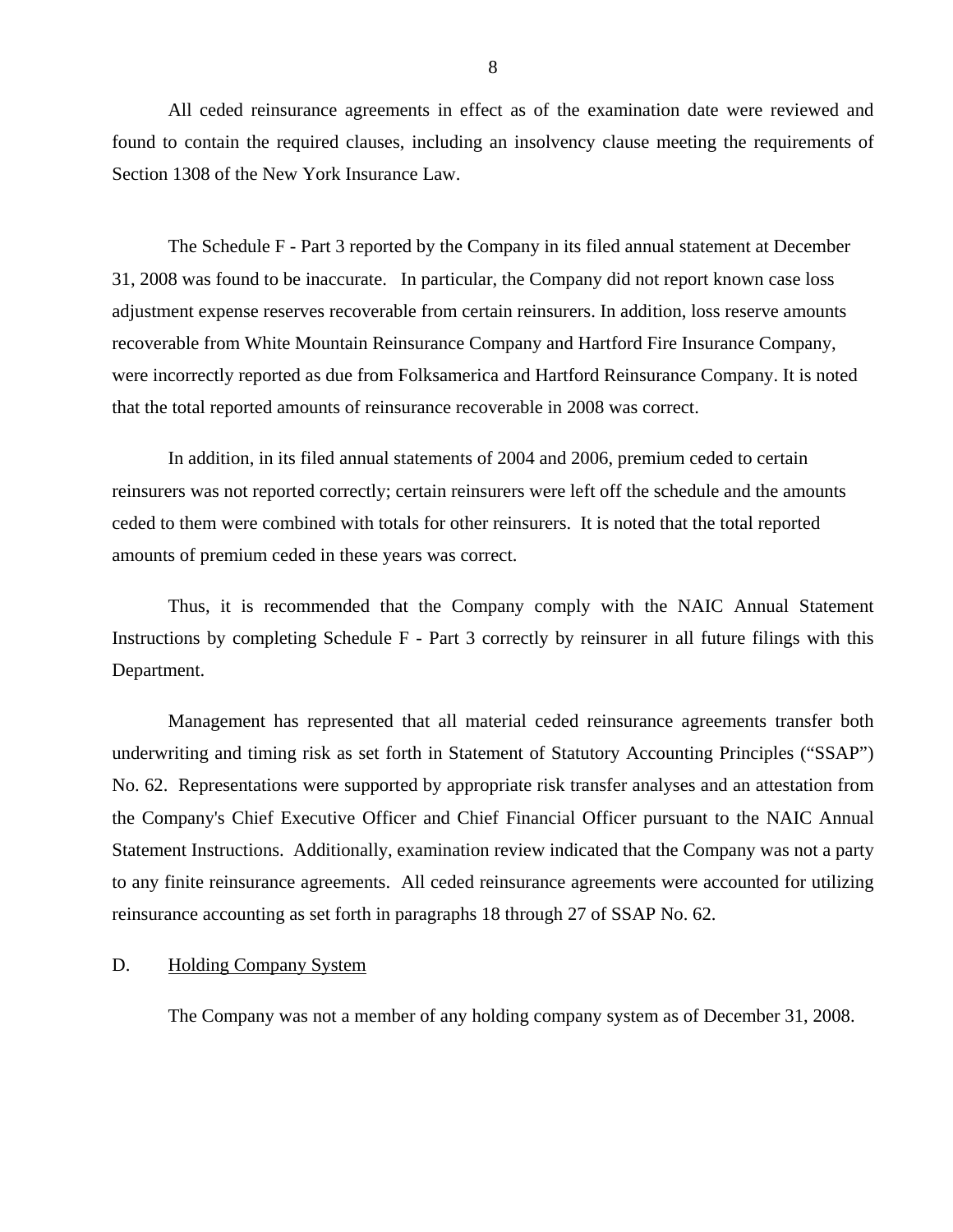#### E. Significant Operating Ratios

The following ratios have been computed as of December 31, 2008 based upon the results of this examination:

| Net premiums written to surplus as regards policyholders                               | 1.01:1 |
|----------------------------------------------------------------------------------------|--------|
| Liabilities to liquid assets (cash and invested assets less investments in affiliates) | 51%    |
| Premiums in course of collection to surplus as regards policyholders                   | $1\%$  |

All of the above ratios fall within the benchmark ranges set forth in the Insurance Regulatory Information System of the National Association of Insurance Commissioners.

The underwriting ratios presented below are on an earned/incurred basis and encompass the five-year period covered by this examination:

|                                              | Amounts      | Ratios  |
|----------------------------------------------|--------------|---------|
| Losses and loss adjustment expenses incurred | \$9,272,717  | 52.33%  |
| Other underwriting expenses incurred         | 6,979,095    | 39.38%  |
| Net underwriting gain                        | 1,469,408    | 8.29%   |
| Premiums earned                              | \$17,721,220 | 100.00% |

#### F. Accounts and Records

#### i. Approval of Investments

The review of minutes of committee meetings revealed that there were many instances in which neither the board of directors nor any committee thereof approved investment transactions as required by Section 1411(a) of the New York Insurance Law which states, in part:

"No domestic insurer shall make any loan or investment, except as provided in subsection (h) hereof, unless authorized or approved by its board of directors or a committee thereof responsible for supervising or making such investment or loan…"

It is recommended that the Company comply with Section 1411(a) of the New York Insurance Law by having its board of directors or a committee thereof responsible for supervising or making such investments, approve all investment transactions henceforth.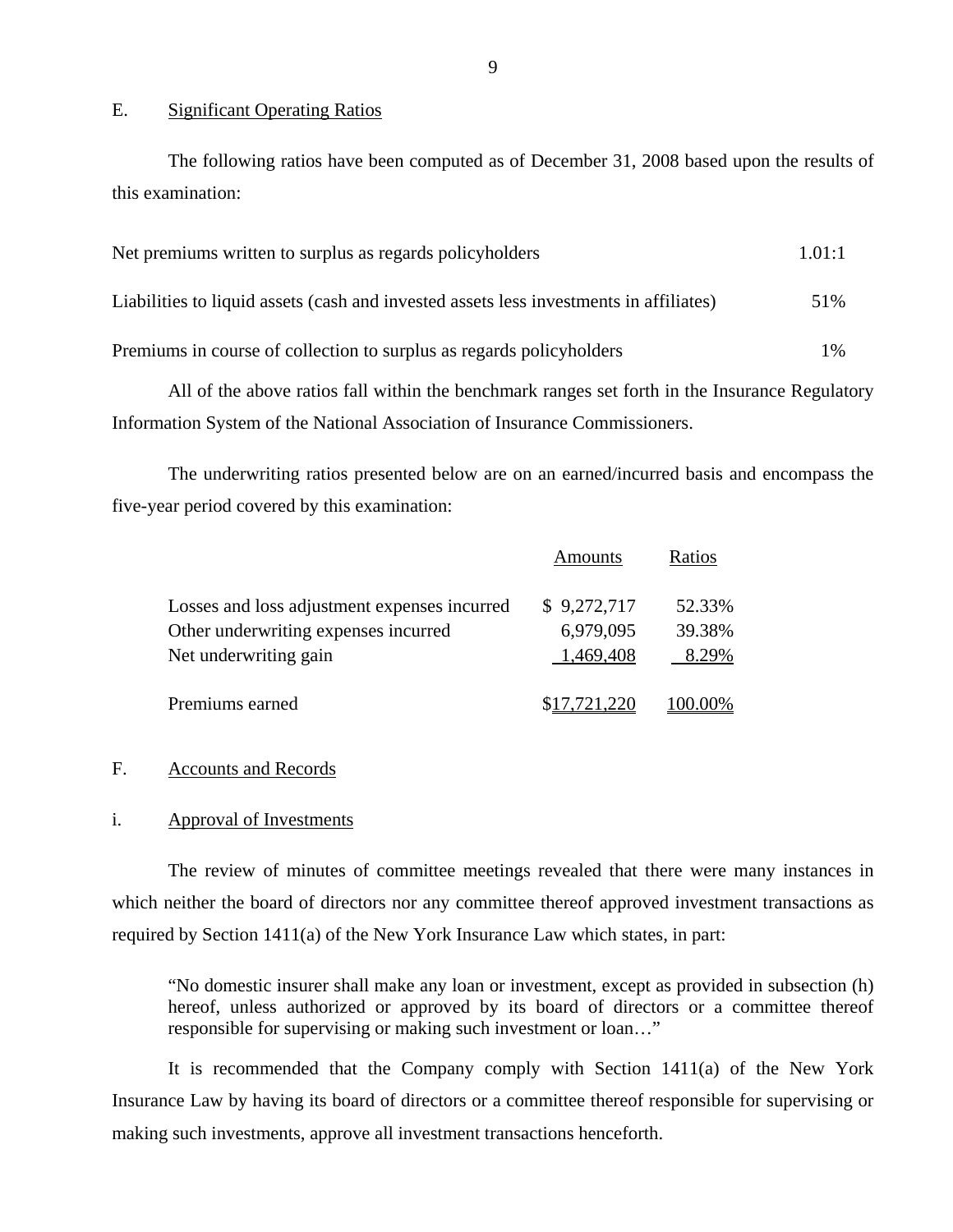ii. Signing of Checks - Section  $6611(a)(4)(C)$ 

Section  $6611(a)(4)(C)$  of the New York Insurance Law states, "All checks issued shall be signed either by two officers or by one officer upon the written order of another officer, except as otherwise provided by resolution of the corporation's board of directors or in its by-laws for handling of miscellaneous expenses." The examination review of compliance with Section 6611(a)(4)(C) of the New York Insurance Law revealed that only one officer signed all claim checks while this section of the law requires that all checks be signed by two officers or by one officer upon the written order of another officer.

It is recommended that the Company comply with Section  $6611(a)(4)(C)$  of the New York Insurance Law by either having two officers sign all checks, or having one officer sign checks upon the written order of another officer, except as otherwise provided by resolution of the Company's board of directors or in its by-laws for handling of miscellaneous expenses.

#### iii. Allocation of expenses

The examination review of allocation of expenses revealed that the Company did not comply with Part 107.4 of Department Regulation 30. In particular, the Company used an allocation method based on salary allocation from previous years instead of the current year allocation, which was available. Also, the Company did not include some employees in the time study and the basis for the allocation of the salaries for these employees was made using estimates made by management that were not supported by any documentation.

It is recommended that the Company comply with Part 107.4 of Department Regulation No. 30 by using the method to allocate expenses to expense groups that yields the most accurate result. It is noted that a similar recommendation was included in the prior report on examination. It is further recommended that the Company maintain documentation for the method used.

#### iv. Non-admitted Premium Due

The review of non-admitted premium due reported at December 31, 2008, revealed that the Company was not in compliance with SSAP No. 6, paragraph 9. a. In particular, the Company failed to non-admit future installment amounts, to the extent that there was no related unearned premium, that were recorded on policies for which one installment had been due more than ninety days.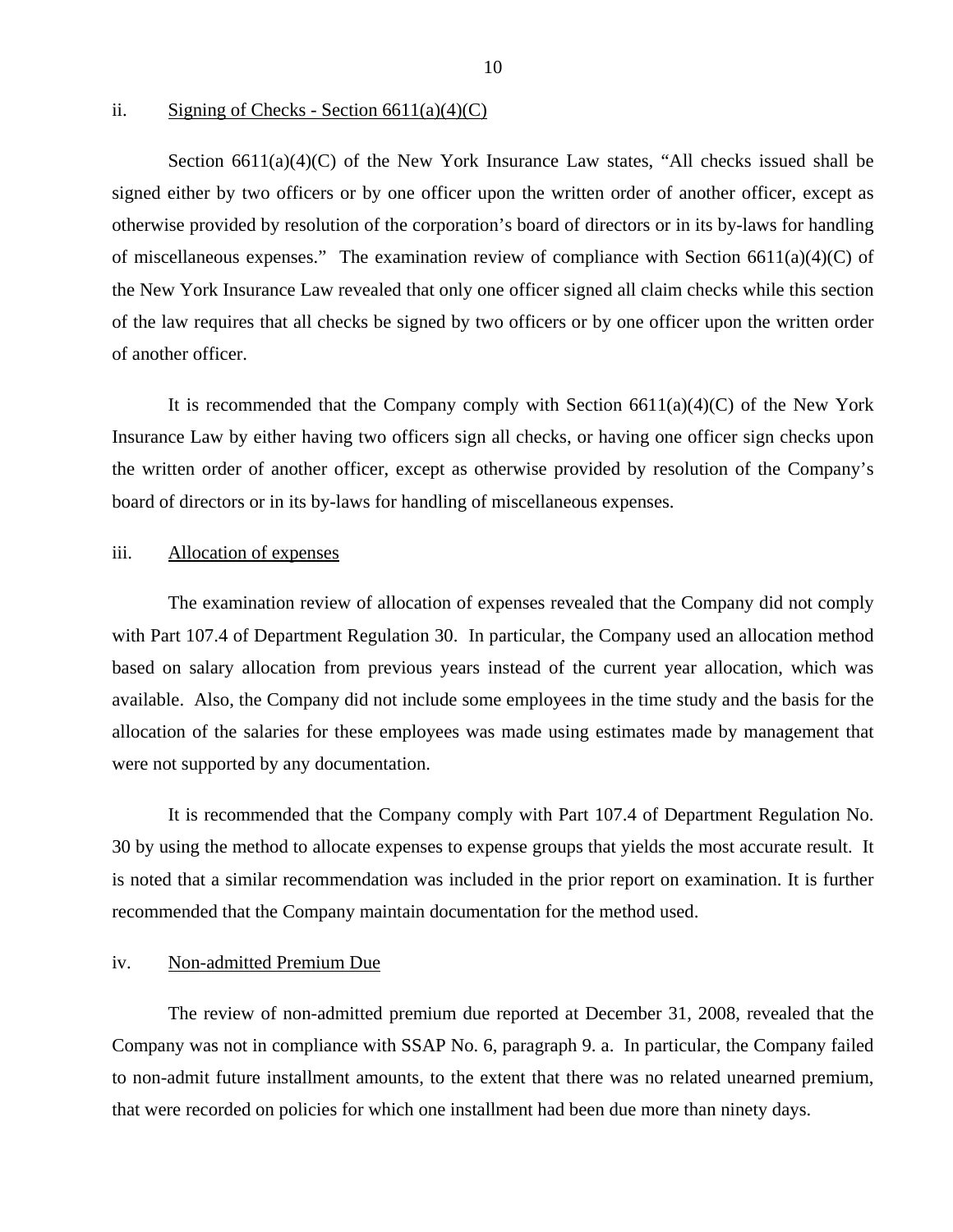It is recommended that the Company comply with SSAP No. 6, paragraph 9. a. by nonadmitting all future premium amounts due, to the extent that there is no related unearned premium, that were recorded on policies for which one installment was more than ninety days past due.

#### v. Earned but Unbilled Premium

The review of premium earned but unbilled (EBUB) during the examination period revealed that the Company was not in compliance with SSAP No. 53, paragraphs 9 through 12. In particular, the Company did not accrue any EBUB as required. In addition, the Company did not record any related liabilities, nor did it non-admit the 10% of EBUB as required.

It is recommended that the Company comply with SSAP No. 53, paragraphs 9 through 12 by recording an estimated amount of EBUB for those policies which are audited upon completion of the policy period. It is also recommended that the Company establish all requisite liabilities associated with this asset, and that the Company non-admit 10% of the EBUB in excess of any collateral held for each of these policies.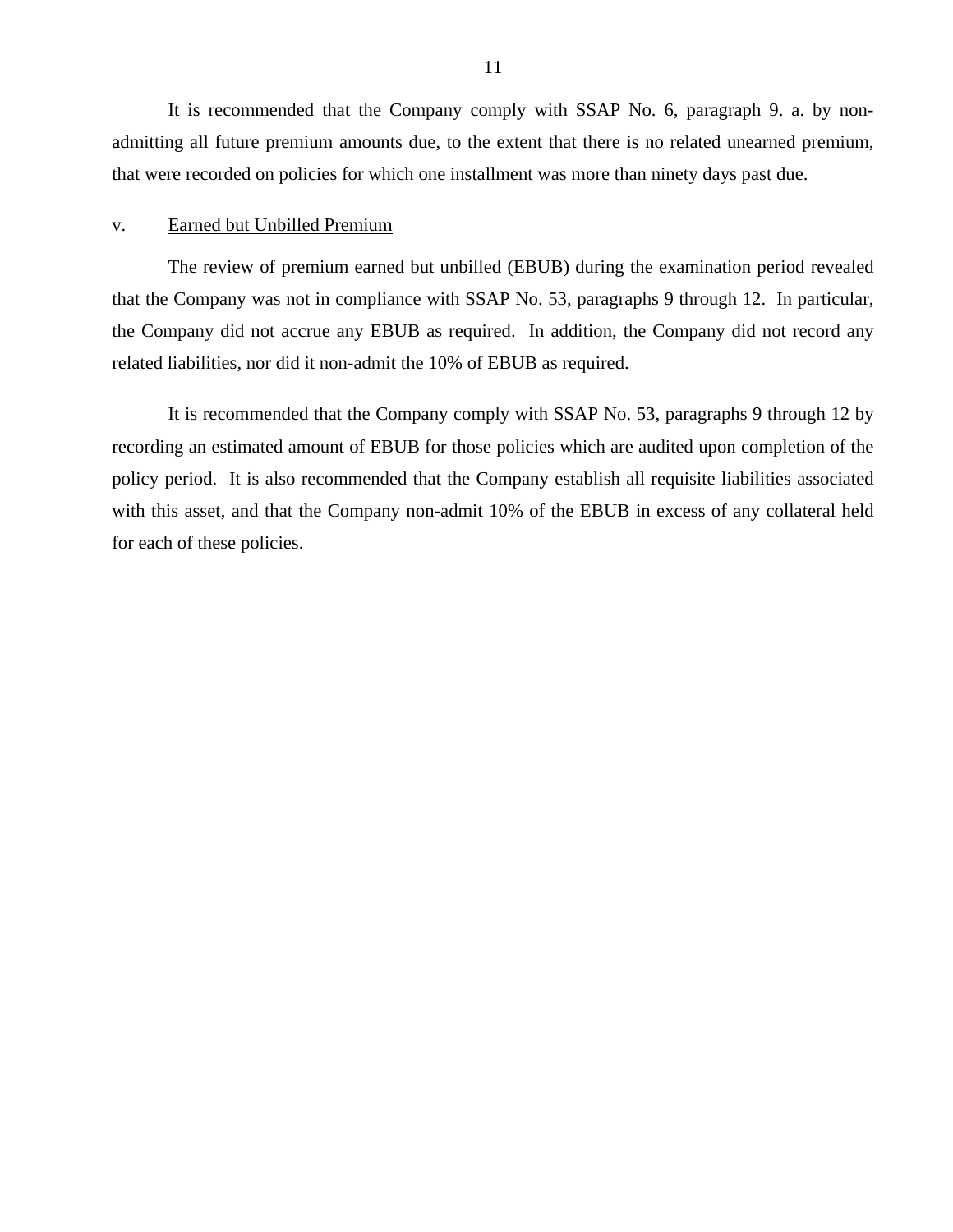# **3. FINANCIAL STATEMENTS**

# A. Balance Sheet

The following shows the assets, liabilities and surplus as regards policyholders as of December 31, 2008. This statement is the same as the balance sheet filed by the Company. Due to rounding the columns may not total.

| <b>Assets</b>                                   | Assets             | <b>Assets Not</b><br><b>Admitted</b> | Net Admitted<br><b>Assets</b> |
|-------------------------------------------------|--------------------|--------------------------------------|-------------------------------|
| <b>Bonds</b>                                    | \$6,458,028        | \$<br>$\overline{0}$                 | \$6,458,028                   |
| Common stocks                                   | 620,544            |                                      | 620,544                       |
| Real Estate: Properties occupied by the company | 128,748            |                                      | 128,748                       |
| Cash and short-term investments                 | 831,985            |                                      | 831,985                       |
| Investment income due and accrued               | 64,203             |                                      | 64,203                        |
| Uncollected premiums and agents'                |                    |                                      |                               |
| balances in course of collection                | 68,459             | 12,004                               | 56,455                        |
| Deferred premiums, agents' balances             |                    |                                      |                               |
| and installments booked but deferred            |                    |                                      |                               |
| and not yet due                                 | 1,040,272          |                                      | 1,040,272                     |
| Amounts recoverable from reinsurers             | 274                |                                      | 274                           |
| Net deferred tax asset                          | 295,763            | 82,539                               | 213,224                       |
| Electronic data processing equipment            |                    |                                      |                               |
| and software                                    | 18,144             | 18,144                               | $\theta$                      |
| Furniture and equipment, including              |                    |                                      |                               |
| health care delivery assets                     | 2,334              | 2,334                                | $\Omega$                      |
| Funds held by Fair Plan                         | 83,263             |                                      | 83,263                        |
| Vehicles                                        | 17,346             | 17,346                               | $\theta$                      |
| Total assets                                    | <u>\$9,629,365</u> | \$132,368                            | \$9,496,997                   |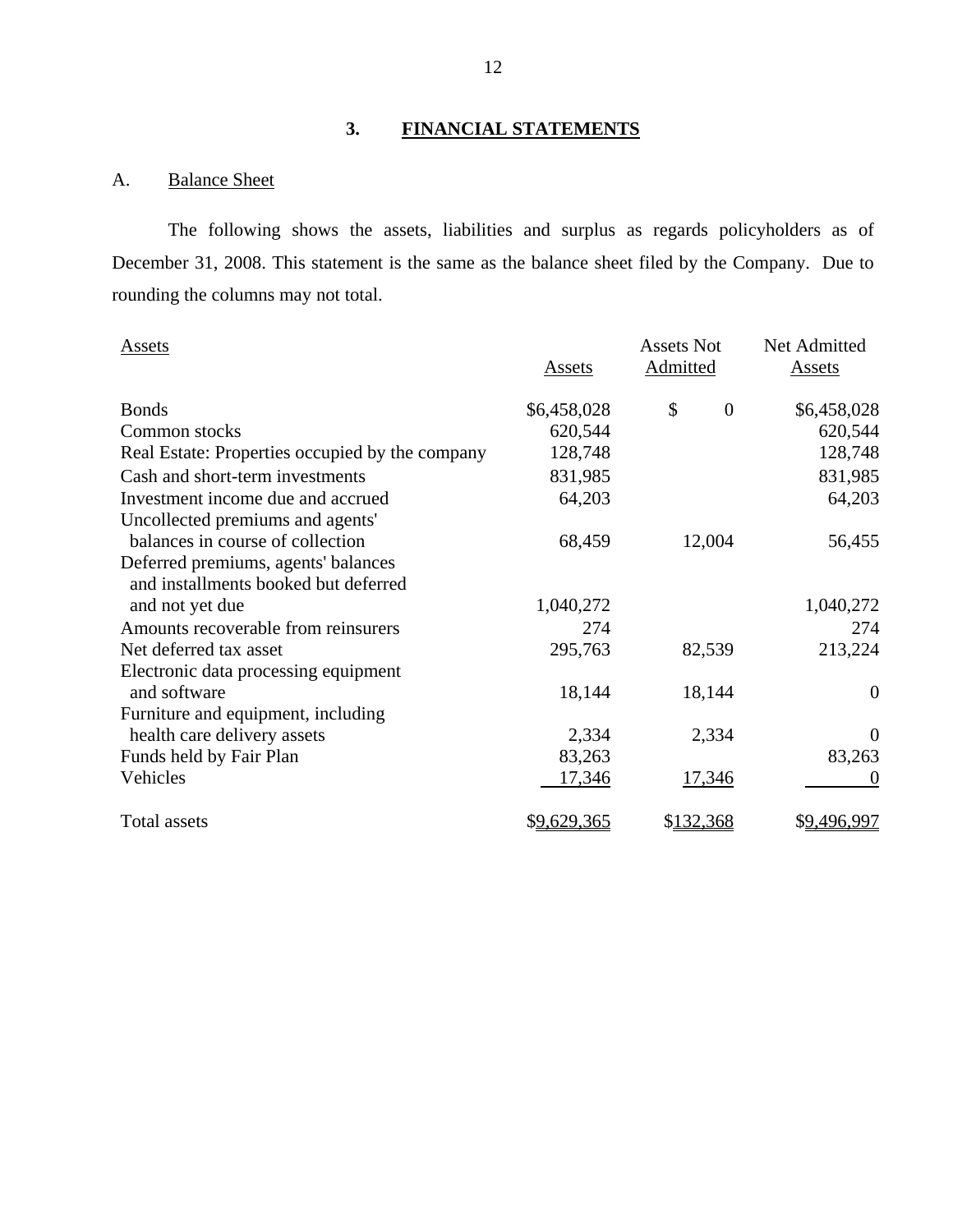#### Liabilities, Surplus and Other Funds

#### **Liabilities**

| Loss and loss adjustment expenses                                     | \$1,660,371            |
|-----------------------------------------------------------------------|------------------------|
| Commissions payable, contingent commissions and other similar charges | 455,943                |
| Other expenses (excluding taxes, licenses and fees)                   | 35,241                 |
| Taxes, licenses and fees (excluding federal and foreign income taxes) | 2,144                  |
| Current federal and foreign income taxes                              | 79,576                 |
| Unearned premiums                                                     | 2,765,944              |
| Advance premium                                                       | 64,705                 |
| Ceded reinsurance premiums payable (net of ceding commissions)        | 5,169                  |
| Amounts withheld or retained by company for account of others         | 5,640                  |
| Aggregate write-ins for liabilities                                   | 52,500                 |
| <b>Total liabilities</b>                                              | \$5,127,233            |
| <b>Surplus and Other Funds</b>                                        |                        |
| Required surplus<br>Unassigned funds (surplus)                        | \$575,868<br>3,793,895 |
| Surplus as regards policyholders                                      | 4,369,763              |
| Total liabilities, surplus and other funds                            | \$9,496,996            |

NOTE: The Internal Revenue Service did not audit the Company's federal income tax returns for the years under examination. Audits covering subsequent tax years have yet to commence. The examiner is unaware of any potential exposure of the Company to any tax assessment and no liability has been established herein relative to such contingency.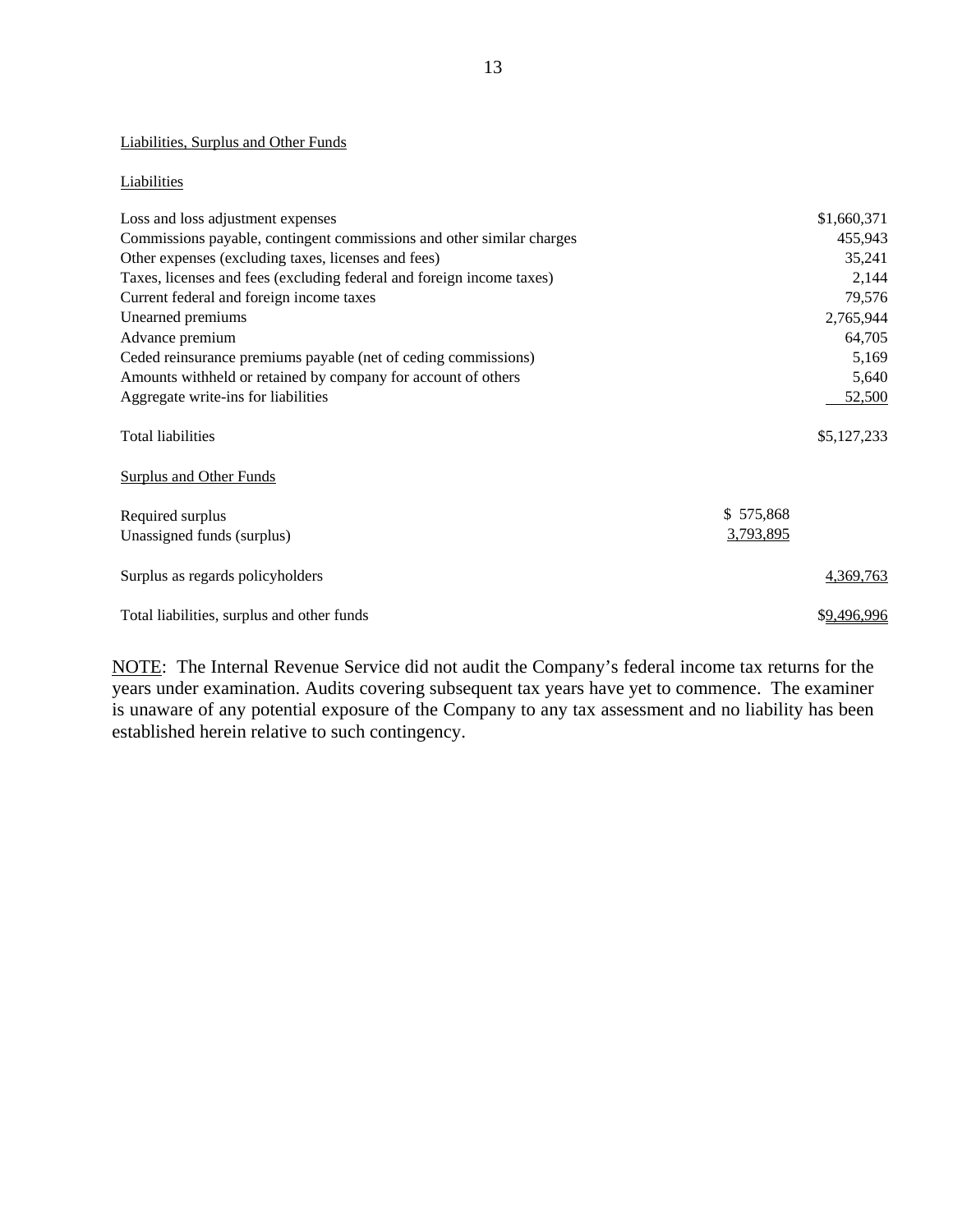<span id="page-15-0"></span>B. Underwriting and Investment Exhibit

Surplus as regards policyholders increased \$2,051,104 during the five-year examination period January 1, 2004 through December 31, 2008, detailed as follows:

| <b>Underwriting Income</b>                                                                                    |                          |              |
|---------------------------------------------------------------------------------------------------------------|--------------------------|--------------|
| Premiums earned                                                                                               |                          | \$17,721,220 |
| Deductions:                                                                                                   |                          |              |
| Losses and loss adjustment expenses incurred<br>Other underwriting expenses incurred                          | \$9,272,717<br>6,979,095 |              |
| Total underwriting deductions                                                                                 |                          | 16,251,812   |
| Net underwriting gain                                                                                         |                          | \$1,469,408  |
| <b>Investment Income</b>                                                                                      |                          |              |
| Net investment income earned<br>Net realized capital gains                                                    | \$903,228<br>1,461       |              |
| Net investment gain or (loss)                                                                                 |                          | 904,689      |
| Other Income                                                                                                  |                          |              |
| Net gain from agents' or premium balances charged off<br>Finance and service charges not included in premiums | \$ 26,872<br>397,540     |              |
| Total other income                                                                                            |                          | 424,412      |
| Net income before federal and foreign income taxes                                                            |                          | \$2,798,509  |
| Federal and foreign income taxes incurred                                                                     |                          | 971,840      |
| Net income                                                                                                    |                          | \$1,826,669  |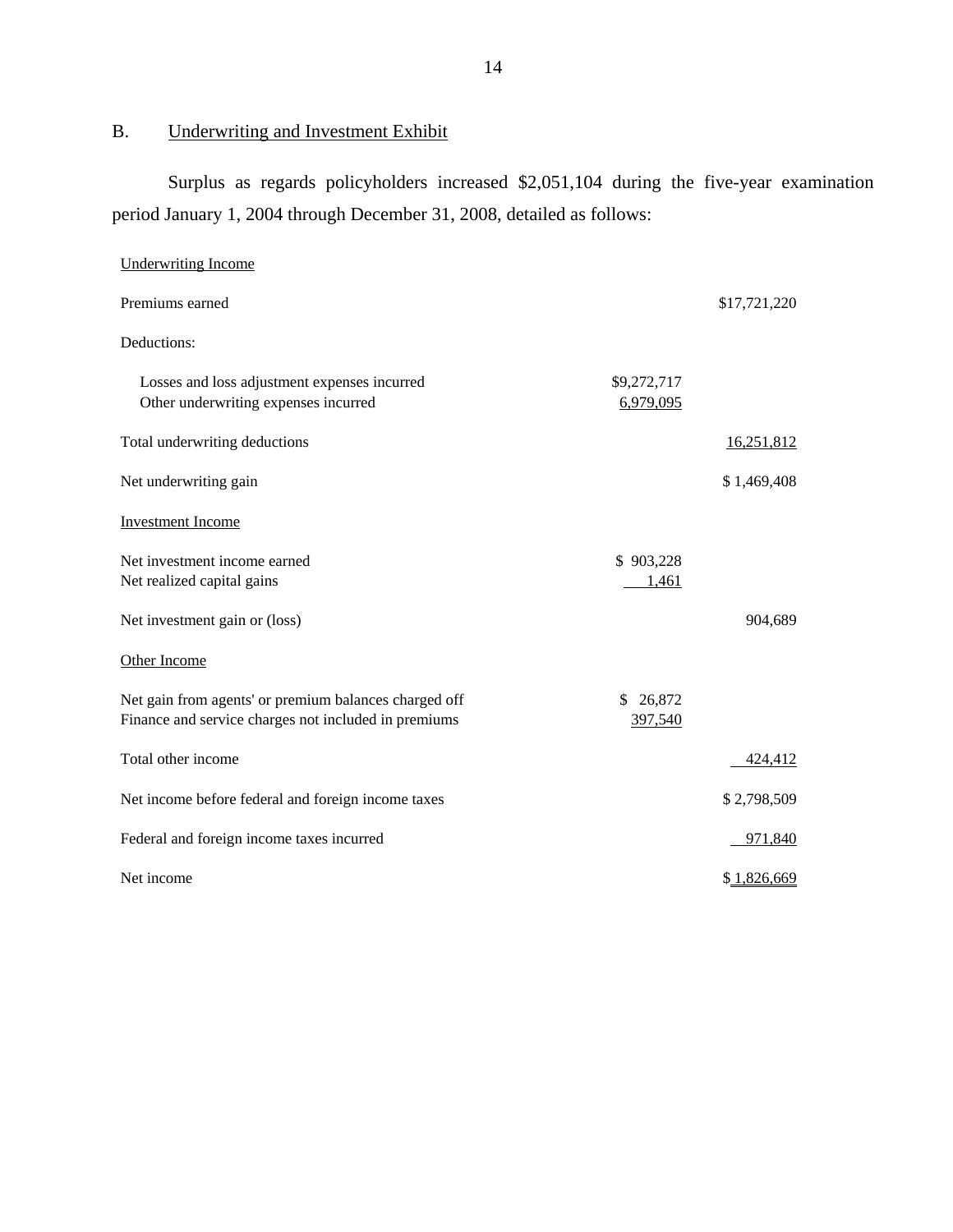<span id="page-16-0"></span>

| Surplus as regards policyholders per report on<br>examination as of December 31, 2003 |                            |                             | \$2,318,659 |
|---------------------------------------------------------------------------------------|----------------------------|-----------------------------|-------------|
|                                                                                       | Gains in<br><b>Surplus</b> | Losses in<br><b>Surplus</b> |             |
| Net income<br>Net unrealized capital losses                                           | \$1,826,669                | \$.<br>0<br>97,064          |             |
| Change in net deferred income tax                                                     | 322,487                    |                             |             |
| Change in nonadmitted assets                                                          |                            | 106,309                     |             |
| Aggregate write-ins for gains in surplus                                              | 105,321                    |                             |             |
| Total gains or losses in surplus                                                      | \$2,254,477                | \$203,373                   |             |
| Net increase in surplus                                                               |                            |                             | 2,051,104   |
| Surplus as regards policyholders per report on                                        |                            |                             |             |
| examination as of December 31, 2008                                                   |                            |                             | \$4,369,763 |

### **4. LOSSES AND LOSS ADJUSTMENT EXPENSES**

The examination liability for the captioned items of \$1,660,371 is the same as reported by the Company as of December 31, 2008. The examination analysis was conducted in accordance with generally accepted actuarial principles and practices and was based on statistical information contained in the Company's internal records and in its filed annual statements.

#### **5. MARKET CONDUCT ACTIVITIES**

In the course of this examination, a review was made of the manner in which the Company conducts its business and fulfills its contractual obligations to policyholders and claimants. The review was general in nature and is not to be construed to encompass the more precise scope of a market conduct investigation, which is the responsibility of the Market Conduct Unit of the Property Bureau of this Department.

The general review was directed at practices of the Company in the following areas:

- A. Sales and advertising
- B. Underwriting
- C. Rating
- D. Claims and complaint handling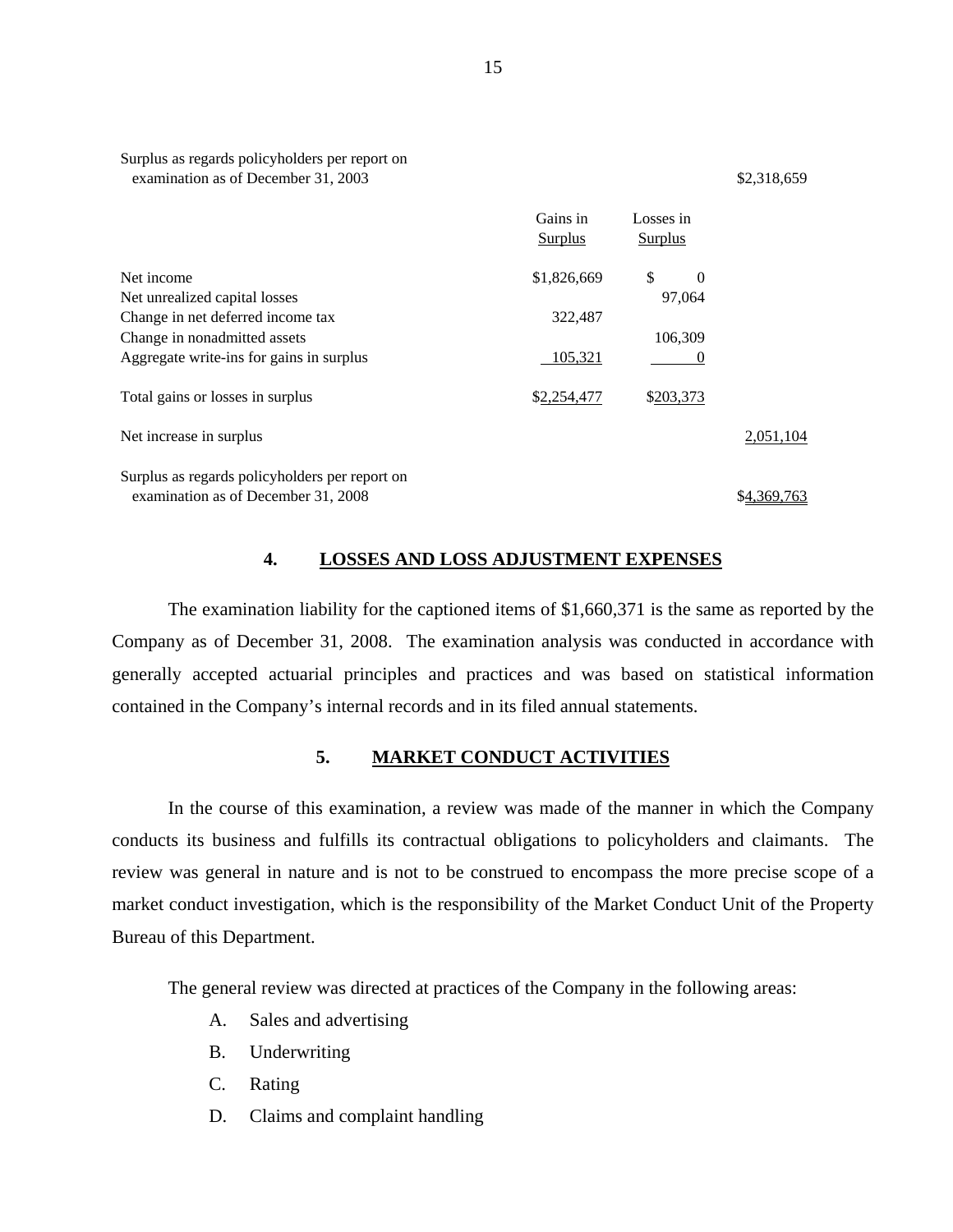#### i. Personal Lines Cancellations

The review of cancellations of personal lines policies revealed that the Company was not in compliance with Section 3425(c)(2)(E) of the New York Insurance Law when it cancelled certain personal lines policies. This section allows for cancellation of personal lines policies after the covered policy has been in effect for sixty days based on,

"(E) physical changes in the property insured occurring after issuance or last annual anniversary date of the policy which result in the property becoming uninsurable in accordance with the insurer's objective, uniformly applied underwriting standards in effect at the time the policy was issued or last voluntarily renewed…"

The Company cancelled several policies when the property had become unoccupied, stating that this constituted a physical change in the property. This is contrary to the guidance in Department Circular Letter No. 23 (2008) which states, in part:

"The fact that the insured is not occupying a residence does not constitute a physical change to the premises within the meaning of Section  $3425(c)(2)(E)$ ."

It is recommended that the Company comply with Section  $3425(c)(2)(E)$  of the New York Insurance Law by only cancelling policies under this section when there is a physical change in the property.

#### ii. Updating of Rate Filings

The review of the updating of rate filings revealed that the Company did not comply with Part 161.7(c) of Department Regulation 129, which states:

"No rate filing, whether made by an insurer or by a rate-service organization, and whether or not prior approval is required, shall remain effective for use (or deviation) by insurers more than three years after the effective date of the particular insurer's or rate service organization's rate filing. Every insurer and rate service organization shall update each of its rate filings, or file a statement with the department that its analysis indicates that no updating is appropriate, at least once every three (3) years." The Company did not update its rate filings every three years, nor file a statement with the Department indicating that its analysis had shown that no updating was required.

It is recommended that the Company comply with Part 161.7(c) of Department Regulation 129 by either updating its rate filings at least once every three years, or filing a statement with the Department indicating that its analysis had shown that no updating was required.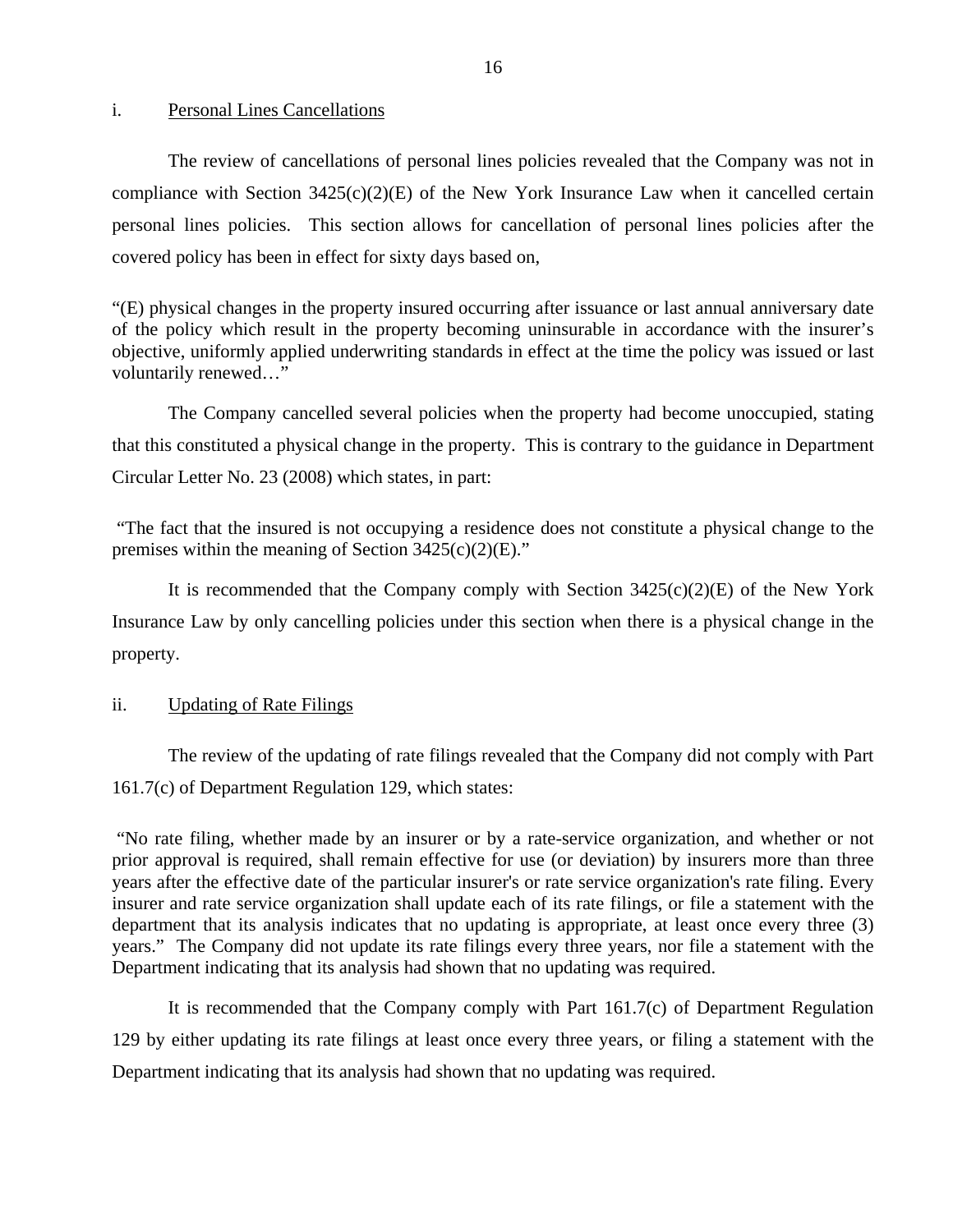<span id="page-18-0"></span>iii. Testing of Rates

The examination review of compliance with Part  $160.2(g)$  of Department Regulation 57 revealed that the Company was not in compliance with this section. This section states, in part, that "Insurers shall establish adequate procedures to minimize the occurrence of improperly charged rates and shall in fact pursue such procedures…" The Company indicated that it did not maintain the records of the testing done, regarding rates, in order to minimize the occurrence of improperly charged rates.

It is recommended that the Company comply with Part  $160.2(g)$  of Department Regulation 57 by establishing adequate procedures to minimize the occurrence of improperly charged rates including maintaining documentation of any testing that is done.

#### iv. Reporting of Fire Claims to Property Insurance Loss Register ("PILR")

The examination review of compliance with Part 62.2(b) of Department Regulation 96 revealed that the Company is not in compliance with this section in all instances. Part 62.2(b) of Regulation 96 states, in part, that:

"Insurers shall report all fire losses in excess of \$1,000 involving applicable property, except losses to vehicles registered for use on public highways, to PILR within five business days following receipt of notice of loss…" The Company did not report several fire losses that exceeded \$1,000 to PILR within five business days of receipt of notice of these losses.

It is recommended that the Company comply with Part 62.2(b) of Department Regulation 96 by reporting all fire losses that exceed \$1,000 to PILR within five business days following receipt of notice of loss.

### **6. COMPLIANCE WITH PRIOR REPORT ON EXAMINATION**

The prior report on examination contained four recommendations as follows (page numbers refer to the prior report):

#### ITEM PAGE NO.

4

### Management

A. <u>Management</u><br>It was recommended that Director Gardner increase his attendance at the board of director meetings or the Company should consider replacing him with someone more active in the affairs of the Company.

17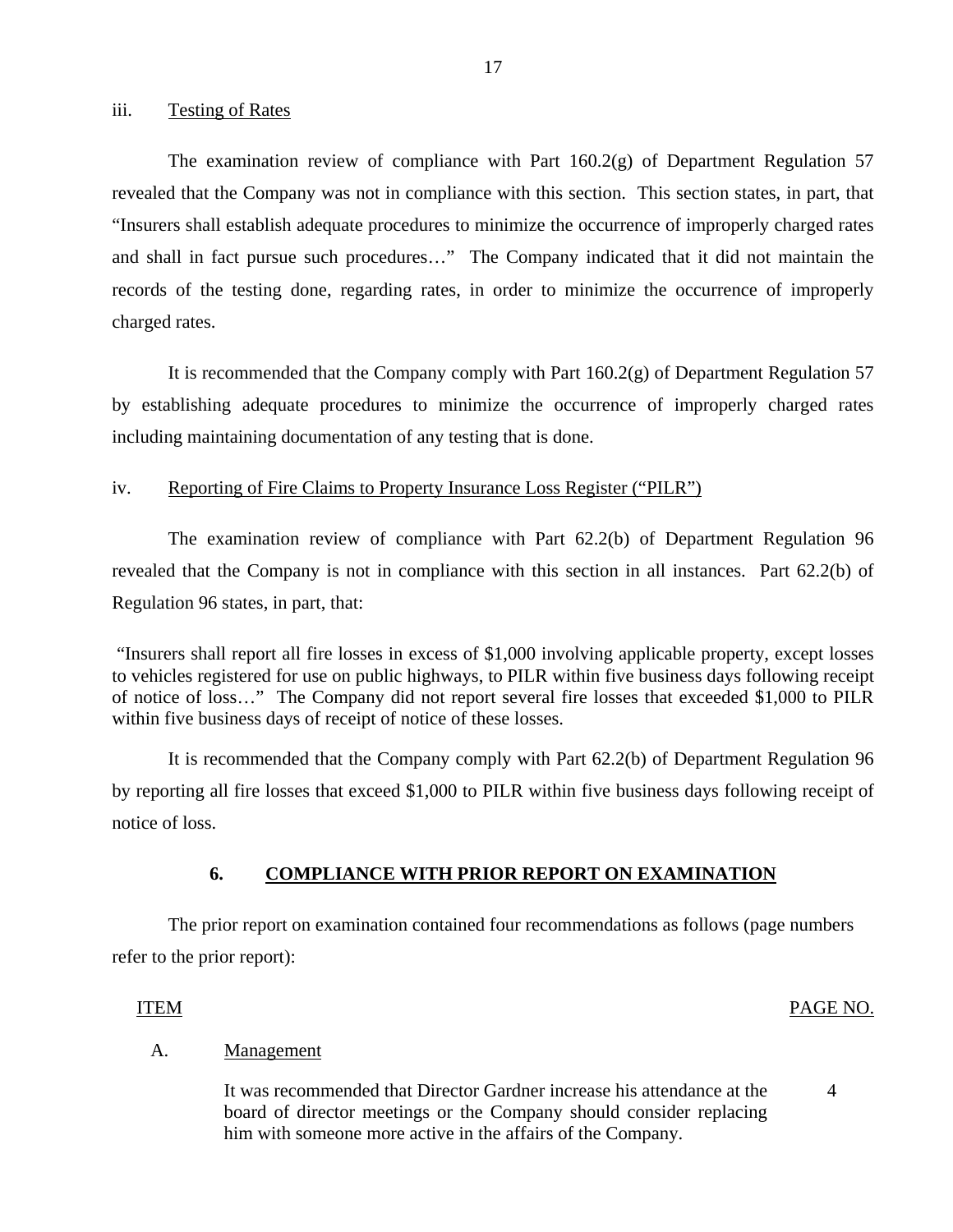The Company has complied with this recommendation.

#### **Annual Statement** B.

It was recommended that the Company report its reinsurance ceded by line in accordance with the annual statement instructions when submitting future financial statements to this Department. 8

The Company has complied with this recommendation.

#### **Accounts and Records** C.

i. It was recommended that the Company comply with Section  $6611(a)(1)$ and develop a system that will accurately report premium written. 8

The Company has complied with this recommendation.

ii. It was recommended that the Company adhere to the provisions of Regulation 30 as the basis for allocation of expenses. 9

> The Company has not complied with this recommendation. A similar recommendation is made in this report.

#### **7. SUMMARY OF COMMENTS AND RECOMMENDATIONS**

#### ITEM

#### PAGE NO.

#### A. Reinsurance

It is recommended that the Company comply with the NAIC Annual Statement Instructions by completing Schedule F - Part 3 correctly by reinsurer in all future filings with this Department. 8

#### **Accounts and Records** B.

- i. It is recommended that the Company comply with Section  $1411(a)$  of the New York Insurance Law by having its board of directors or a committee thereof responsible for supervising or making such investments, approve all investment transactions henceforth. 9
- ii. It is recommended that the Company comply with Section  $6611(a)(4)(C)$  of the New York Insurance Law by either having two officers sign all checks or having one officer sign checks upon written order of another officer, except as otherwise provided by resolution of the Company's board of directors or in its by-laws for handling of miscellaneous expenses. 10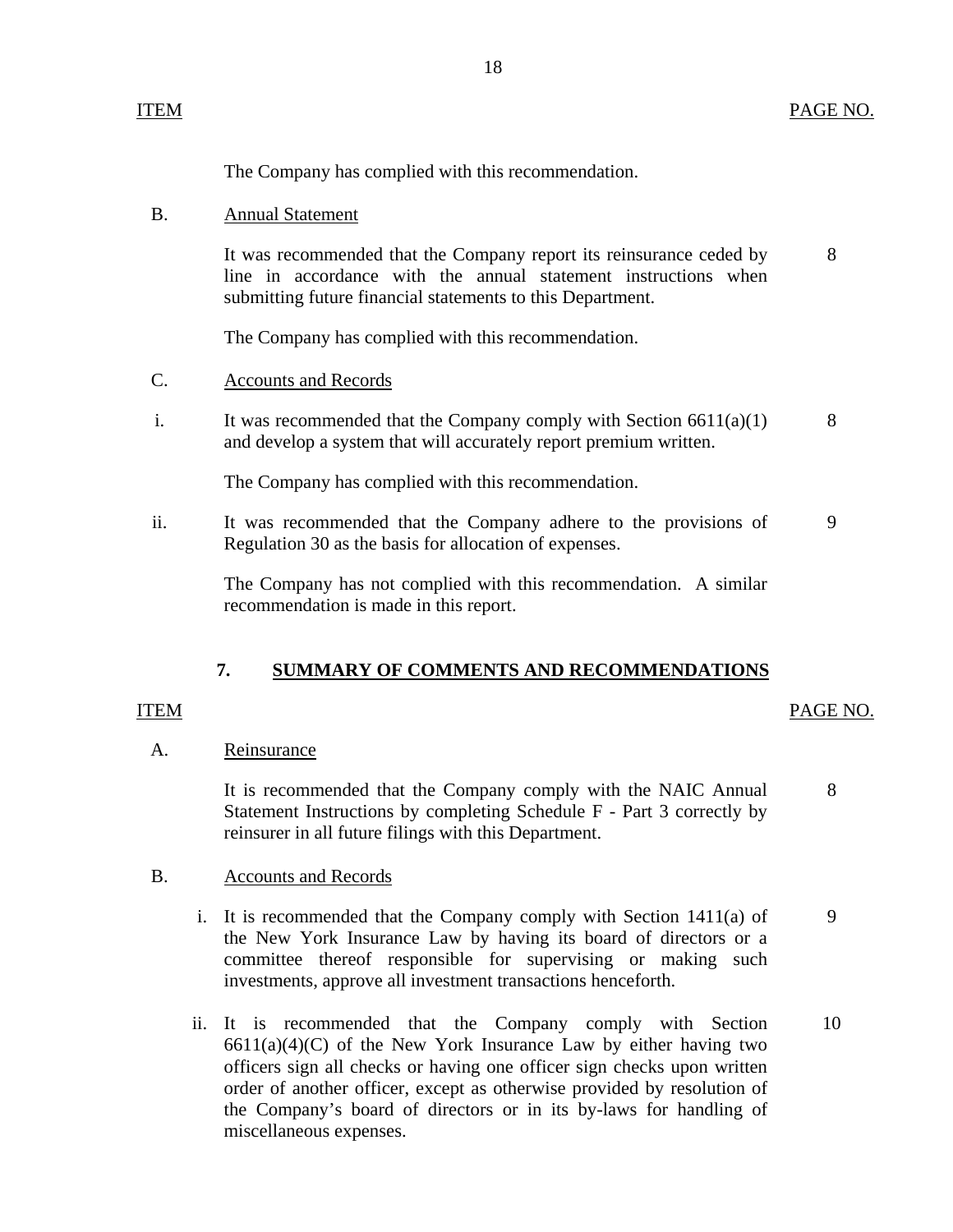### **ITEM**

- iii. It is recommended that the Company comply with Part 107.4 of Department Regulation No. 30 by using the method to allocate expenses to expense groups that yields the most accurate results. It is noted that a similar recommendation was included in the prior report on examination. 10
- iv. It is further recommended that the Company maintain documentation for the method used. 10
- v. It is recommended that the Company comply with SSAP No. 6, paragraph 9. a. by non-admitting all future premium amounts due, to the extent that there is no related unearned premium, that were recorded on policies for which one installment was more than ninety days passed due. 11
- vi. It is recommended that the Company comply with SSAP No. 53, paragraphs 9 through 12 by recording an estimated amount of EBUB for those policies which are audited upon completion of the policy period. 11
- vii. It is also recommended that the Company establish all requisite liabilities associated with this asset, and that the Company non-admit 10% of the EBUB in excess of any collateral held for each of these policies. 11

#### **Market Conduct**

- C. <u>Market Conduct</u><br>
i. It is recommended that the Company comply with Section  $3425(c)(2)(E)$  of the New York Insurance Law by only cancelling policies under this section when there is a physical change in the property. 16
	- ii. It is recommended that the Company comply with Part 161.7(c) of Department Regulation 129 by either updating its rate filings at least once every three years, or filing a statement with the Department indicating that its analysis had shown that no updating was required. 16
	- iii. It is recommended that the Company comply with Part  $160.2(g)$  of Department Regulation 57 by establishing adequate procedures to minimize the occurrence of improperly charged rates including maintaining documentation of any testing that is done. 17
	- iv. It is recommended that the Company comply with Part 62.2(b) of Department Regulation 96 by reporting all fire losses that exceed \$1,000 to PILR within 5 business days following receipt of notice of loss. 17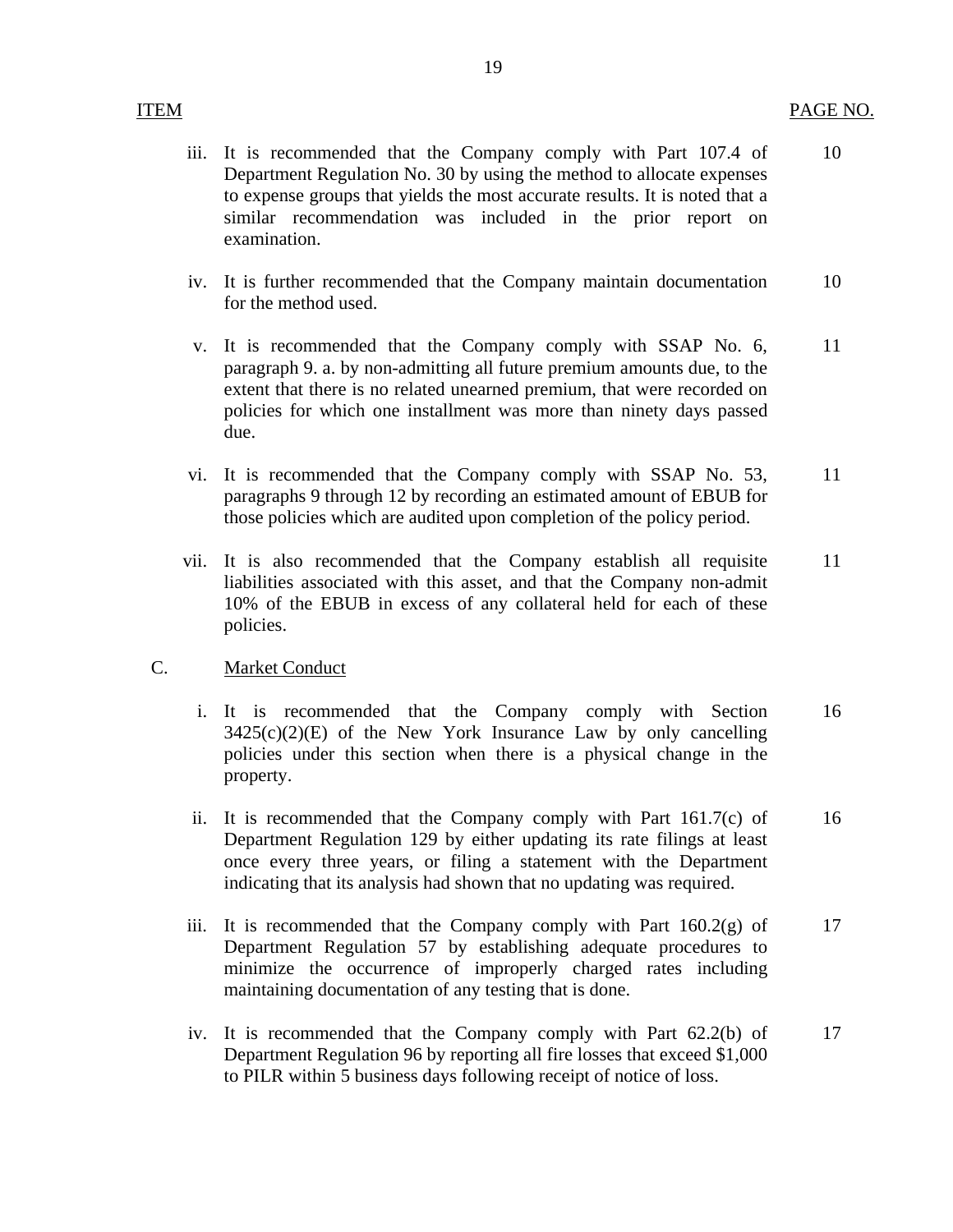Respectfully submitted,

 $/s/$  Frank P. Schiraldi Senior Insurance Examiner  $\sqrt{s}$ 

STATE OF NEW YORK ) )ss: COUNTY OF NEW YORK )

FRANK P. SCHIRALDI, being duly sworn, deposes and says that the foregoing report, subscribed by him, is true to the best of his knowledge and belief.

 $\overline{\phantom{a}}$  $\sqrt{s}$ Frank P. Schiraldi

Subscribed and sworn to before me

this day of  $\frac{1}{2010}$ , 2010.